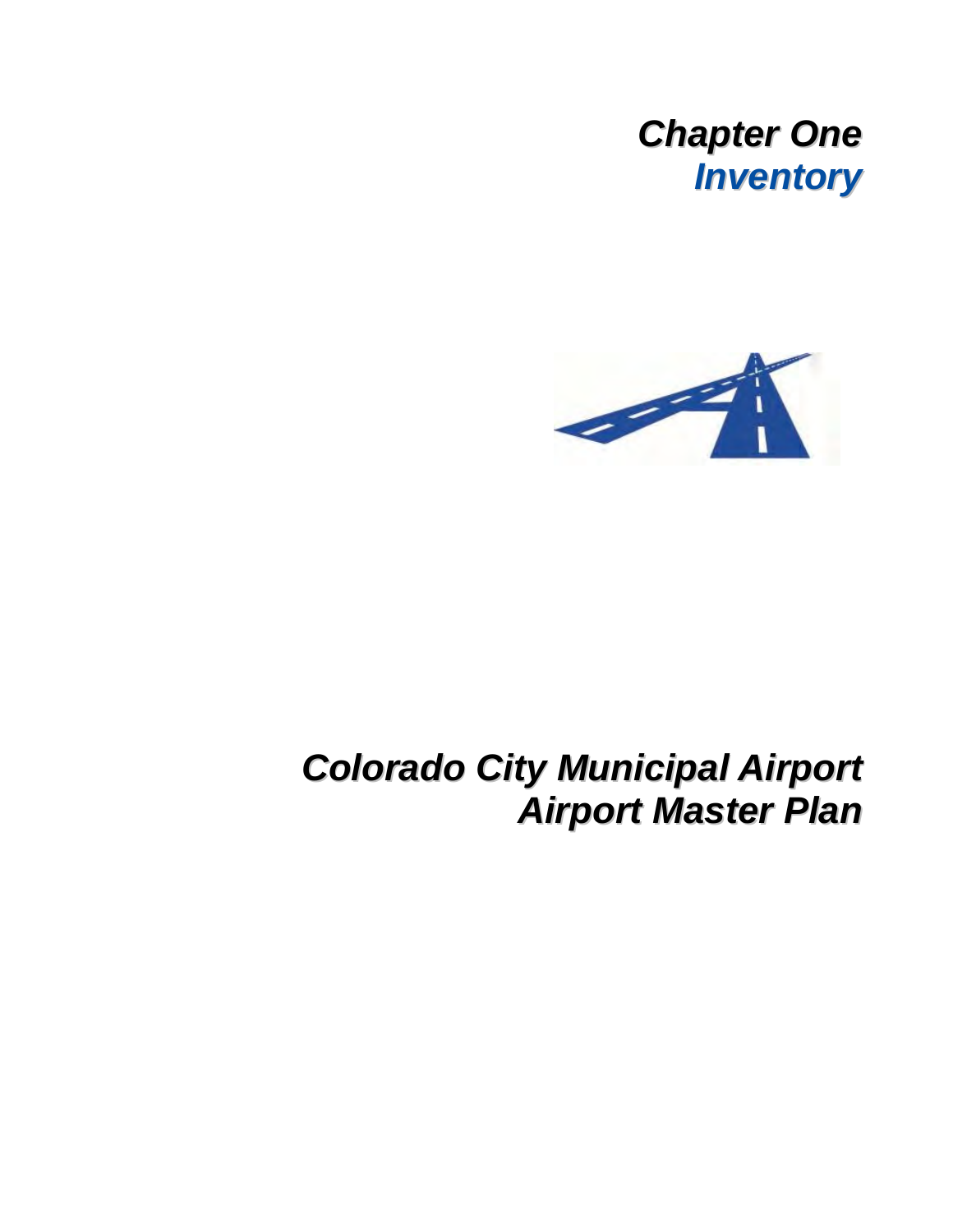

#### **INTRODUCTION AND AIRPORT HISTORY**

The Colorado City Municipal Airport (AZC) is a general aviation airport located in northwestern Arizona, approximately three miles southwest of Colorado City, Arizona. The airport is 29 nautical miles east-southeast of St. George, Utah.

The airport was initially constructed in the 1960's and originally consisted of compacted dirt runways. The original runways were abandoned in 1991 when the existing paved runways were developed. The land was originally leased from the Bureau of Land Management (BLM) by Benjamin G. Bistline. In 1978 the lease held by Benjamin G. Bistline was transferred to Mohave County. In 1988 the lease held by Mohave County was transferred to Colorado City. In 1991 Colorado City obtained the ownership of the airport fee simple from the BLM.

Colorado City is located in an area known as the Arizona Strip. The Arizona Strip includes more than five million acres of land and is referred to as the gateway to the North Rim of the Grand Canyon. Colorado City was founded in 1908 and incorporated in 1985. Colorado City is also located immediately south of Hildale, Utah and the two communities share many services.

#### **AIRPORT GRANT HISTORY**

The original Airport Master Plan was completed in 1982 and this Airport Master Plan replaces the 1999 Airport Master Plan Update and subsequent revisions. A federal and state grant history for the capital improvements at the Colorado City Municipal Airport is provided in Table 1-1. In Arizona, under the most recent FAA Airport Improvement Program legislation (Vision 100), capital improvement projects are typically funded at 95 percent Federal Aviation Administration (FAA), 2.5 percent State of Arizona and 2.5 percent by the sponsor.

#### **SERVICE LEVEL**

The airport service level reflects the type of public use the airport provides to the community. The service level also reflects the funding categories established by Congress to assist in airport development. The following list identifies the different types of airport service levels:

• **Commercial service** airports are public airports that enplane 2,500 or more passengers annually and receive aircraft offering scheduled passenger service. Commercial service airports are either:

*Primary-* an airport that enplanes more than 10,000 passengers annually; or

*Nonprimary-* an airport that enplanes between 2,500 and 10,000 passengers annually.

• **General Aviation Airports** while not specifically defined are considered to be airports not classified as commercial service. General aviation airports include: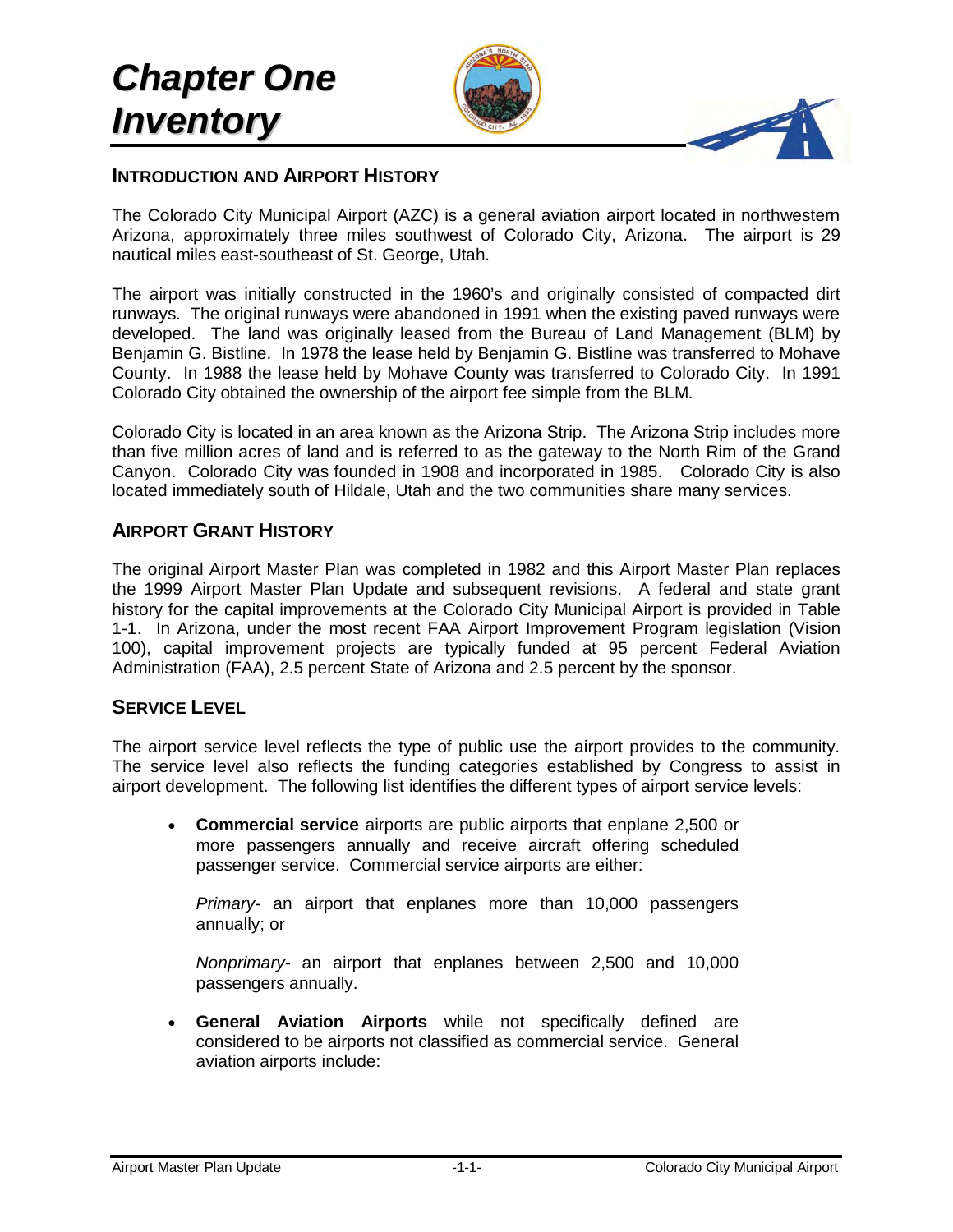*Reliever-* an airport designated by the FAA as having the function of relieving congestion at a commercial service airport and providing more general aviation access to the overall community. Privately owned airports may be identified as reliever airports.

*Privately owned public-use-* airports that enplane 2,500 or more passengers annually and receive scheduled passenger service are also classified as general aviation because they do not meet the criteria for commercial service.

*Other General Aviation-* are airports that are largely intended to serve the needs of general aviation users (users who conduct non-military operations not involving the carriage of passengers or cargo for hire or compensation.)

Colorado City Municipal Airport is listed in the NPIAS as a general aviation airport. The airport meets all of the NPIAS criteria for a general aviation airport.

# **AIRPORT ROLE**

The Colorado City Municipal Airport provides access to the Colorado City and Arizona Strip area for a variety of users. The geographic location of the Colorado City Municipal Airport near the communities of Colorado City and Hildale allows easy access to users throughout the entire area.

The Colorado City Municipal Airport is currently an Airport Reference Code (ARC) B-II airport serving predominately single engine piston, multi-engine piston and turbo prop aircraft, with some use by light turbojet aircraft. Users include:

Air Medivac Services: Air medivac provides essential emergency medical transport in life threatening situations and patient transfers from clinics to higher level care facilities throughout the Colorado City/Hildale area. These users utilize a variety of multi-engine turboprop and turbojet aircraft.

Business/Recreational Transportation: These users desire the utility and flexibility offered by general aviation aircraft. The types of aircraft utilized for personal and business transportation varies with individual preference and resources and generally include a mix of single-engine, multi-engine and turbojet aircraft.

Flight Training: Flight schools from other airports in the state and surrounding region have students perform cross-country flights to Colorado City Municipal Airport. Flight training includes instructional flying to obtain a pilot's license or proficiency checks including biennial flight reviews. The majority of aircraft used for flight instruction include single and multi engine piston.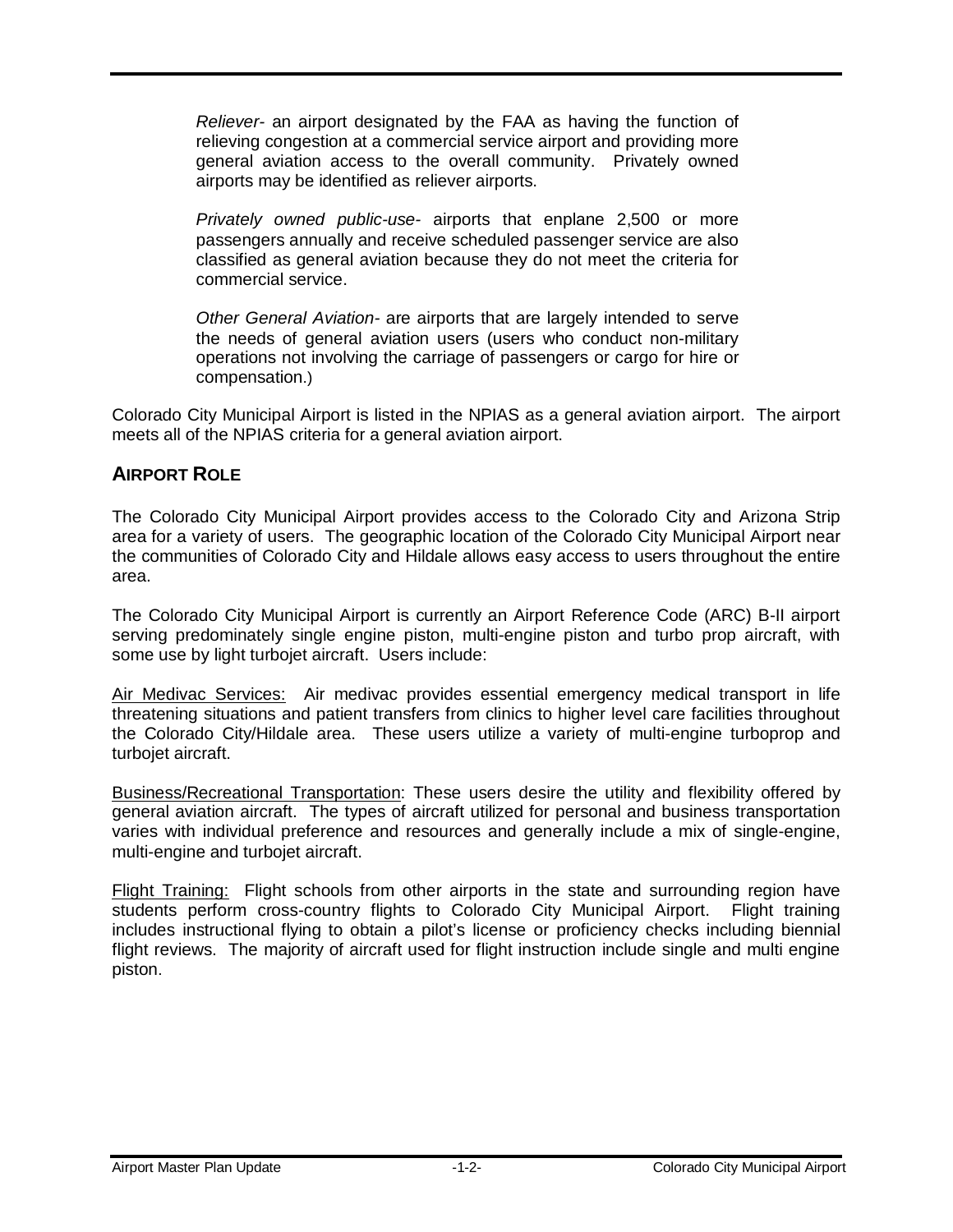| TABLE 1-1 GRANT HISTORY<br>FAA Grant No. & Year | Description of Work                                                                                  | <b>Federal Amount</b> |
|-------------------------------------------------|------------------------------------------------------------------------------------------------------|-----------------------|
| 001-1989                                        | Conduct Airport Master Plan Study                                                                    | \$36,424              |
| 002-1990                                        | <b>Construct Runway</b>                                                                              | \$500,000             |
|                                                 | <b>Construct Apron</b>                                                                               | \$12,064              |
|                                                 | <b>Construct Apron</b>                                                                               | \$36,536              |
|                                                 | <b>Acquire Security Equipment</b>                                                                    | \$94,500              |
|                                                 | <b>Construct Runway</b>                                                                              | \$137,310             |
|                                                 | Acquire Land for Development                                                                         | \$79,200              |
|                                                 | Improve Access Road                                                                                  | \$45,000              |
|                                                 | <b>Grant Total</b>                                                                                   | \$686,161             |
| 003-1991                                        | <b>Construct Apron</b>                                                                               | \$130,257             |
|                                                 | Install Runway Lighting                                                                              | \$84,677              |
|                                                 | Install Apron Lighting                                                                               | \$24,147              |
|                                                 | <b>Grant Total</b>                                                                                   | \$239,081             |
| 004-1991                                        | Install Runway Vertical/Visual Guidance System                                                       | \$15,000              |
|                                                 | Install Weather Reporting Equipment                                                                  | \$80,000              |
|                                                 | Install Runway Vertical/Visual Guidance System                                                       | \$30,000              |
|                                                 | <b>Grant Total</b>                                                                                   | \$200,000             |
| 005-1993                                        | <b>Extend Runway</b>                                                                                 | \$305,903             |
|                                                 | Expand Apron                                                                                         | \$207,000             |
|                                                 | <b>Grant Total</b>                                                                                   | \$512,903             |
| 006-2001                                        | Rehabilitate Runway                                                                                  | \$35,694              |
|                                                 | <b>Construct Taxiway</b>                                                                             | \$120,200             |
|                                                 | <b>Acquire Land for Development</b>                                                                  | \$9,106               |
|                                                 | <b>Grant Total</b>                                                                                   | \$165,000             |
| 007-2002                                        | <b>Construct Taxiway</b>                                                                             | \$539,508             |
| 008-2003                                        | <b>Improve Utilities</b>                                                                             | \$147,216             |
| 010-2005                                        | <b>Conduct Environmental Study</b>                                                                   | \$57,000              |
| 011-2007                                        | Install Apron Lighting                                                                               | \$50,000              |
|                                                 | Install Perimeter Fencing                                                                            | \$261,386             |
|                                                 | <b>Grant Total</b>                                                                                   | \$311,386             |
| 012-2007                                        | Update Airport Master Plan Study                                                                     | \$100,000             |
|                                                 | <b>TOTAL FAA AMOUNTS</b>                                                                             | \$2,958,258           |
| State Grant No. & Year                          |                                                                                                      | <b>State Amount</b>   |
|                                                 |                                                                                                      |                       |
| N729-1997                                       | Security Lighting, NAVAIDs, Master Plan Update                                                       | \$180,000             |
| 9004-1998                                       | Surface Runway, Taxiway, Apron, Access Road                                                          | \$218,250             |
| 2F35-2001                                       | Rehab RW 11/29, acquire 160 acres, Construct<br>TW A and B phase I, Improve RW 11/29 RSA             | \$8,100               |
| 3F51-2003                                       | <b>Construct TW Phase II</b>                                                                         | \$36,600              |
| 4F18-2003                                       | Rehabilitate airport electrical service entrance and<br>misc. electrical improvements                | \$7,363               |
| 6F63-2007                                       | <b>Conduct Environmental Assessment for land</b><br>acquisition of 134 acres                         | \$1,500               |
| 8F52-2007                                       | Install perimeter fencing 2,000 linear feet, apron<br>lighting, rotating beacon and tower (Phase II) | \$8,195               |
| 8F94-2008                                       | Update Airport Master Plan                                                                           | \$2,632               |
|                                                 | TOTAL STATE AMOUNTS                                                                                  | \$462,640             |
|                                                 |                                                                                                      |                       |

*SOURCE: FAA AND ARIZONA DEPARTMENT OF TRANSPORTATION (ADOT)*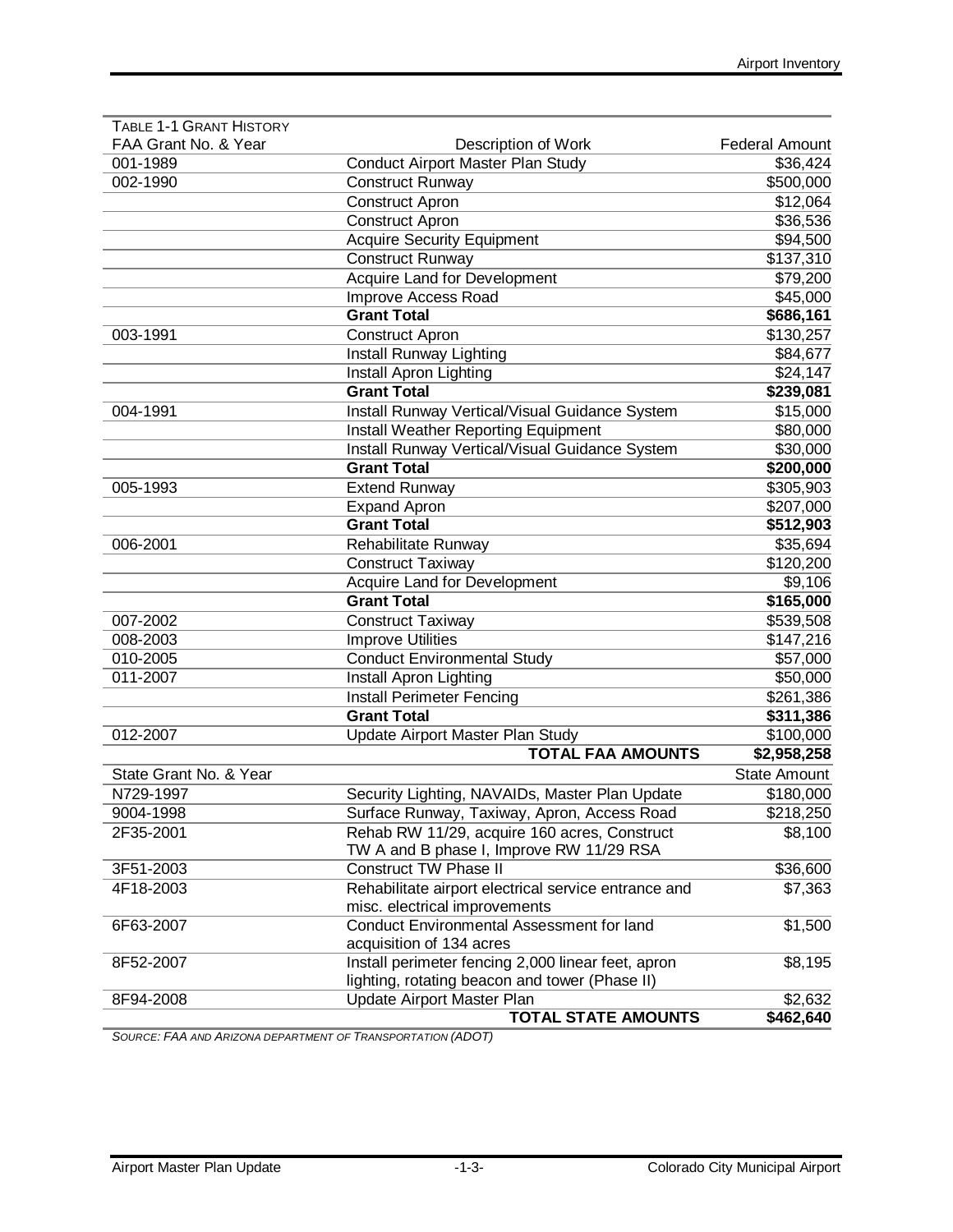# **AIRPORT LOCATION**

The Colorado City Municipal Airport is located in the northwestern portion of Arizona adjacent to the Utah State border in northern Mohave County. The airport is situated in portions of Sections 11, 12, 13 and 14 Township 41 North, Range 7 West of the Gila and Salt River Meridian. Figure 1-1 provides a graphic depiction of the location of Colorado City. The airport is designated by the FAA as Site Number 00660.7A and is a public airport. The airport location is Latitude  $36^{\circ}$ 57' 36.4" North and Longitude 113° 00' 49.6" West according to FAA Form 5010-1, Airport Master Record. The airport elevation is 4,871 feet and the airport currently has a B-II Airport Reference Code.



*Source: Map Quest, 2007* 

# **AIRPORT PROPERTY**

The existing airport property line encompasses approximately 204 acres according to the airport deeds. Colorado City is in the process of an environmental assessment to obtain additional land for approach protection. The additional land would be acquired from the BLM and private land owners.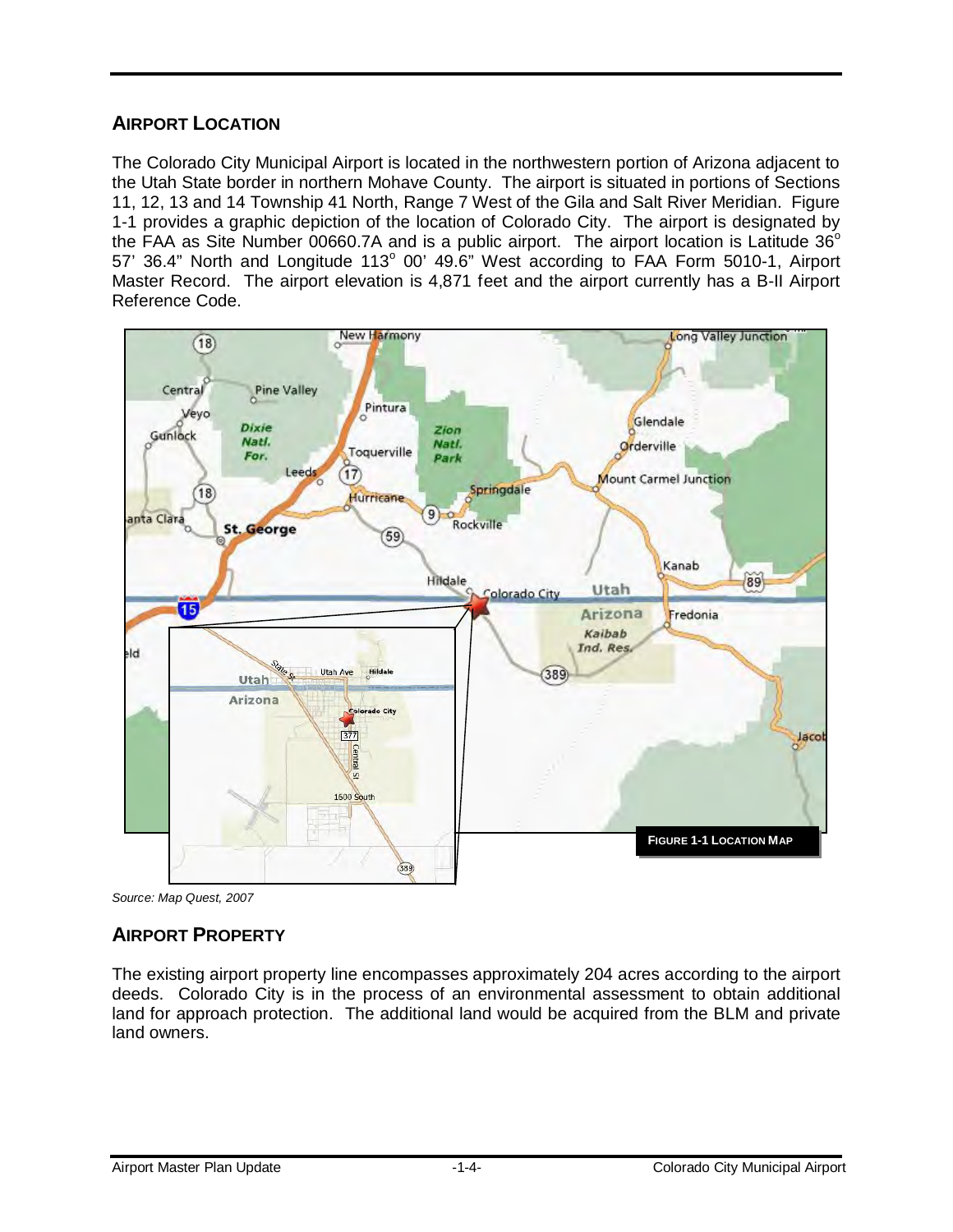# **LAND USE PLANNING**

The existing land use zoning for Colorado City is shown in Figure 1-2. The airport is located adjacent to rangeland/agricultural to the north, west and south. The east side of the airport consists of some residential and commercial land uses. The airport is surrounded by land uses that are considered compatible with the airport. The FAA recommends that airport sponsors protect the areas surrounding an airport from incompatible development. Incompatible development includes those land uses which would be sensitive to aircraft noise or over flight, such as residences, schools, churches and hospitals and those uses which could attract wildlife and cause a hazard to aircraft operations such as landfills, ponds and wastewater treatment facilities. A recommended Compatible Land Use and Height Restriction Plan is included as part of this Master Plan.



# **REGIONAL SETTING**

Colorado City is located in the Arizona Strip at an elevation of approximately 4,870 feet. Colorado City is combined with a mild climate and proximity to a wealth of outdoor recreation year round. Areas of interest include House Rock Valley, Cane Beds, Pipe Springs Navajo Trail, Zion National Park and the Kaibab/Paiute Indian Reservation. The North Rim of the Grand Canyon is located about 100 miles south and the Kaibab Nation Forest with picnicking,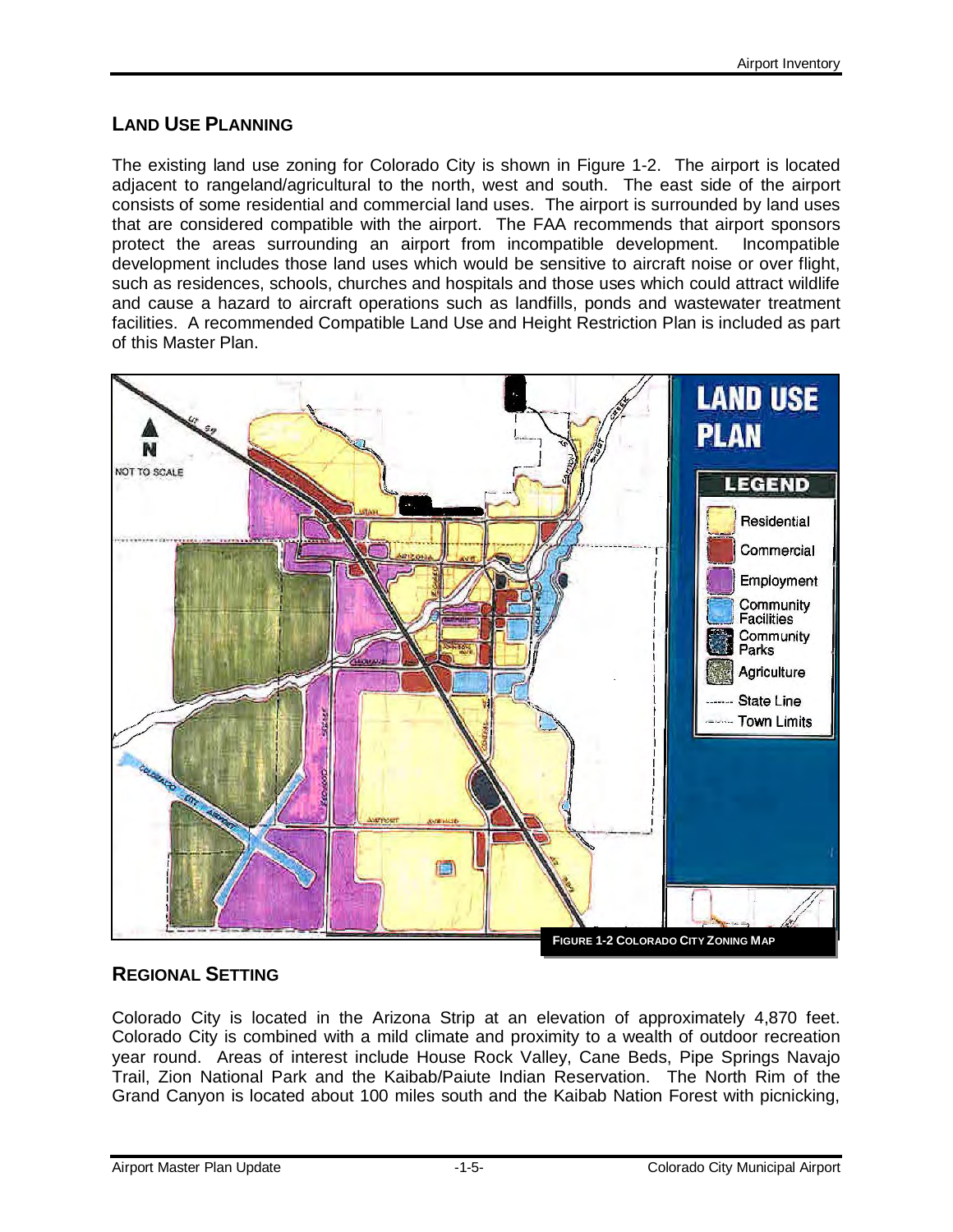rock hunting, camping and hunting is less than 40 miles southeast of Colorado City. Colorado City is located 354 highway miles northwest of Phoenix.



# **SOCIOECONOMIC CHARACTERISTICS**

Examining the specific socioeconomic characteristics of Colorado City and Mohave County will help determine the factors influencing aviation activity in the area and the extent to which aviation facility developments are needed in Colorado City. Characteristics, such as employment, demographic patterns and income, will help in establishing the potential growth rate of aviation within the city and the county. In other words, by analyzing the information in this Chapter, forecasts of aviation activity can be developed. Those forecasts are provided in Chapter 2.

# **LOCAL PROFILE**

For many years, ranching and agriculture were the primary economic focus. Ranching and agriculture have slowly changed with growth throughout the community. The largest single employer is the school district however regional construction and manufacturing plants provide most of the jobs in the community. Hildale, Utah which neighbors Colorado City, Arizona has an active industrial park and service industries; these are an important part of the Colorado City economy. Most of the industrial activity takes place in Hildale and most commercial and retail is located in Colorado City.

# **POPULATION**

As of the 2000 US Census, there were 3,334 people residing in Colorado City, 1,895 residing in Hildale and 155,032 residing in Mohave County. According to population estimates from the Arizona Department of Economic Security and the U.S. Census Bureau, these populations increased moderately from 2000 to 2006. Colorado City's population increased to 4,607,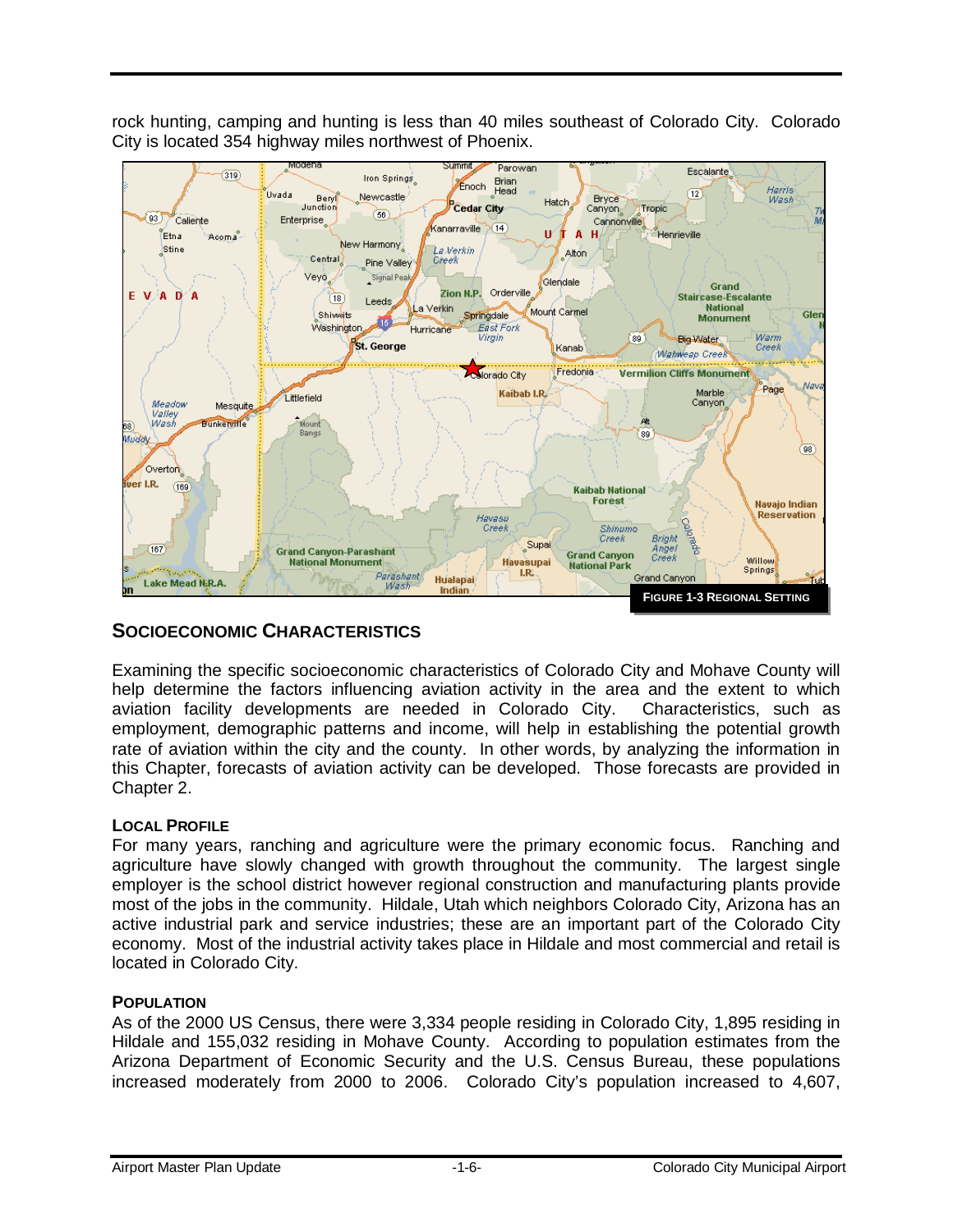Hildale's population increased to 1,950 and the population of the County increased to 193,035 residents in 2006. Table 1-2 shows this increasing population trend.

| TABLE 1-2 POPULATION |           |           |           |
|----------------------|-----------|-----------|-----------|
|                      | 1990      | 2000      | 2006      |
| Colorado City        | 2,426     | 3,334     | 4,607     |
| Hildale              | 1,325     | 1,895     | 1,905     |
| Mohave County        | 93,497    | 155,032   | 193,035   |
| Arizona              | 3,665,228 | 5,130,632 | 6,166,318 |

*Sources: US Census Bureau (August 2007)* 

The Arizona Department of Economic Security, Research Administration, Population Statistics Unit developed population projections for all Arizona communities, counties and the state in 2006. Population projections as shown in Table 1-3, indicate a 58 percent population increase for the State of Arizona from 2004 to 2025. The population of Colorado City is projected to increase to 6,894 by 2026 or a 50 percent increase from the current population.

| TABLE 1-3 POPULATION PROJECTIONS |           |           |           |           |  |
|----------------------------------|-----------|-----------|-----------|-----------|--|
|                                  | 2011      | 2016      | 2021      | 2026      |  |
| Colorado City                    | 4.980     | 5.677     | 6,320     | 6,894     |  |
| Hildale                          | 3.882     | 3.902     | 4.765     | 5.677     |  |
| Mohave County                    | 227,858   | 258,708   | 287,128   | 312,544   |  |
| Arizona                          | 7,186,070 | 8,093,110 | 8,945,447 | 9,744,463 |  |
| Colorado City/Hildale            | 8,862     | 9.579     | 11.085    | 12,571    |  |

*Source: Arizona Department of Economic Security, Research Administration Population Statistics Unit (2006) and the Utah Five County Association of Governments (2005)* 



#### **EMPLOYMENT**

As stated previously, the largest employer in Colorado City is the school district according to the Arizona Department of Economic Security. The second largest employment sector in the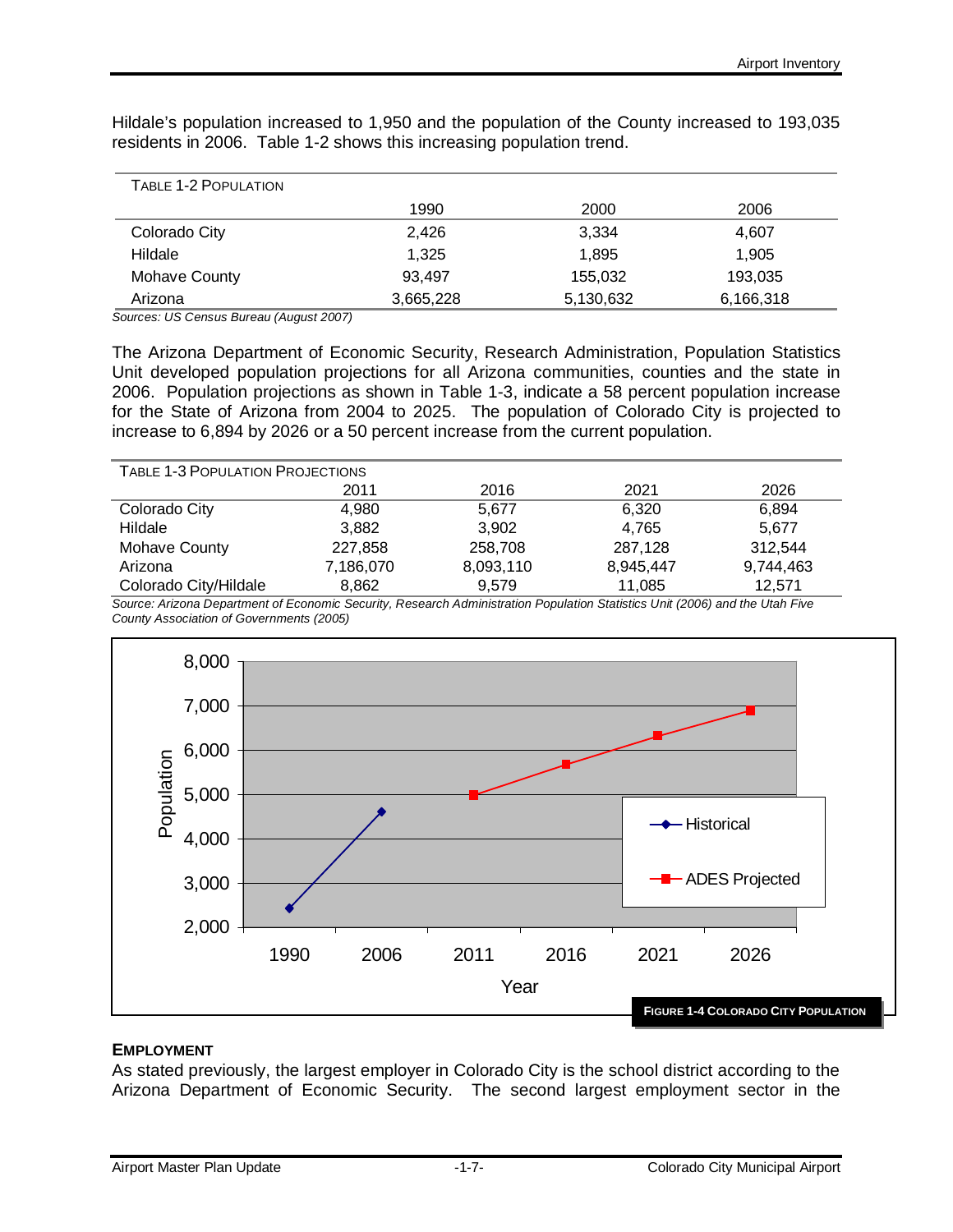County is trade, transportation and utilities. Government is the third largest employment sector in the County followed by mining and construction.

According to the Arizona Department of Economic Security, the unemployment rate in Colorado City was 0.0 percent in 2000 and 2.6 percent in 2006. While the unemployment rate has increased for the community, the civilian labor force has also increased approximately 31 percent from 2000 to 2006. Employment distribution by industry for Colorado City and Hildale is shown in Table 1-4 and Figure 1-5.

| TABLE 1-4 COLORADO CITY AND HILDALE EMPLOYMENT DISTRIBUTION |               |            |         |            |
|-------------------------------------------------------------|---------------|------------|---------|------------|
|                                                             | Colorado City | % of Total | Hildale | % of Total |
| Agriculture, forestry, fishing, hunting and mining          | 13            | 1.5        | 9       | 2.0%       |
| Construction                                                | 230           | 26.3       | 85      | 18.7%      |
| Manufacturing                                               | 142           | 16.2       | 85      | 18.7%      |
| Wholesale trade                                             | 13            | 1.5        | 4       | 0.9%       |
| Retail trade                                                | 115           | 13.1       | 52      | 11.4%      |
| Transportation, warehousing and utilities                   | 48            | 5.5        | 19      | 4.2%       |
| Information                                                 | 6             | 0.7        | 2       | $0.4\%$    |
| Finance, insurance, real estate, rental and                 |               |            |         |            |
| leasing                                                     | 13            | 1.5        | 14      | $3.1\%$    |
| Professional, scientific, management,                       |               |            |         |            |
| administrative and waste management services                | 33            | 3.8        | 17      | 3.7%       |
| Educational, health and social services                     | 141           | 16.1       | 88      | 19.3%      |
| Arts, entertainment, recreation, accommodation              |               |            |         |            |
| and food services                                           | 48            | 5.5        | 21      | 4.6%       |
| Other services (including public administration)            | 73            | 8.3        | 59      | 13%        |
| Total                                                       | 875           | 100%       | 455     | 100%       |

*Source: U.S. Bureau of the Census, Census 2000* 

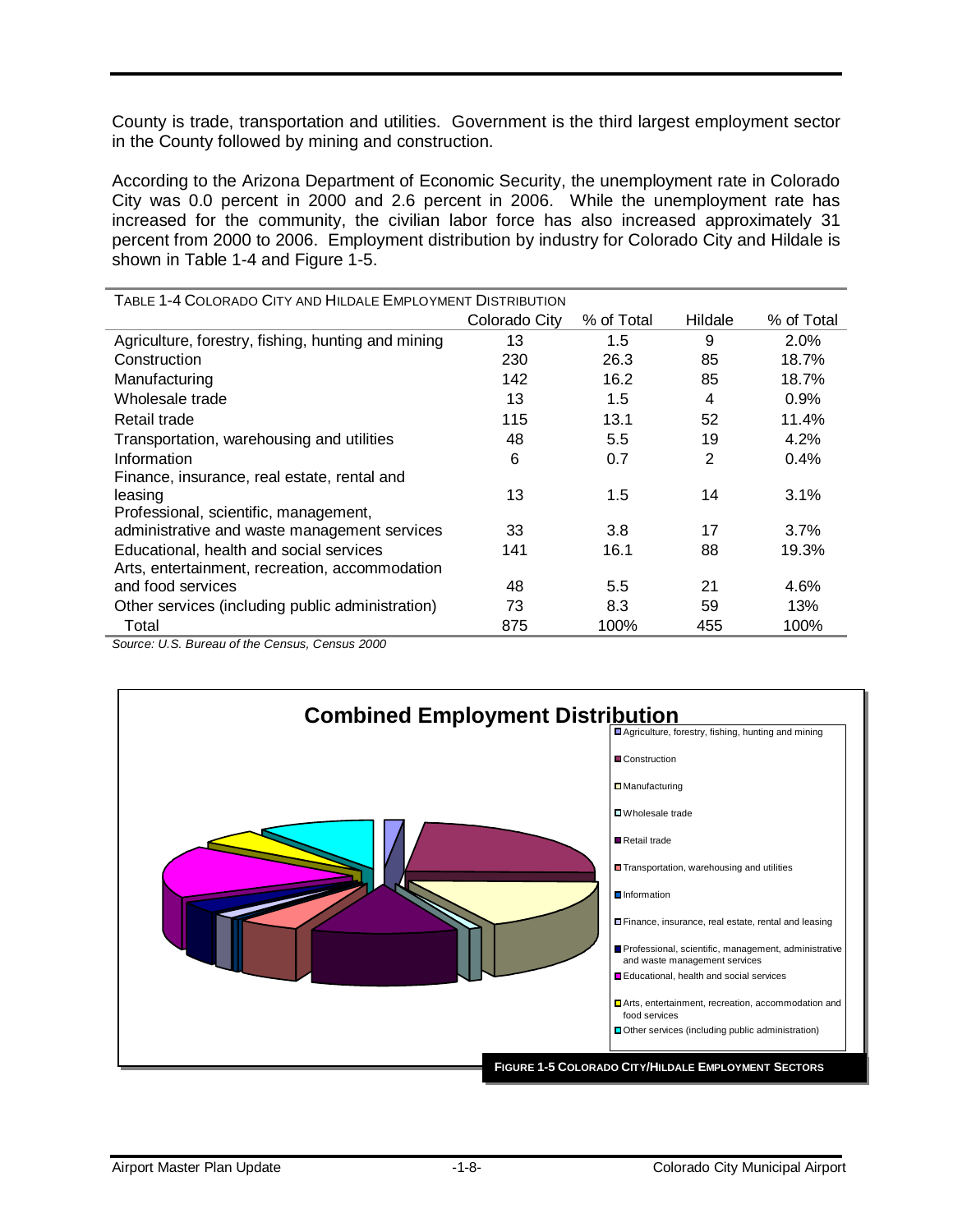#### **INCOME**

According to the 2004 US Census, the median income for a household in Mohave County was \$34,126. The median household income for Colorado City was \$32,826 and the median income for Hildale was \$32,679. The per capita income in 1999 was \$16,788 for the county, \$5,293 for Colorado City and \$4,782 for Hildale. The percentage of families living below the poverty line was 15.4 percent for the county, 29 percent for Colorado City and 37 percent for Hildale.

## **GROWTH INDICATORS**

Additional growth indicators include building permits, taxable sales and net assessed valuation. Building permit data was not reported by Colorado City in 2006. According to the Arizona Tax Research Foundation, taxable sales have increased 62 percent in Colorado City from \$8.6 Million in 2000 to \$14 Million in 2006. Net assessed valuation of real property in Colorado City has increased from \$4.5 million in 2000 to \$9 million in 2006.

As shown in previous paragraphs, the socioeconomic condition of Colorado City and Hildale are strong and growing steadily. Healthy socioeconomic growth in the area will enhance the Colorado City Municipal Airport's ability to attract future aviation activity.

# **CERTIFICATED PILOTS AND REGISTERED AIRCRAFT**

The FAA databases of certificated airmen and registered aircraft were reviewed to determine the current distribution of pilots and registered aircraft in the Colorado City/Hildale area.

| TABLE 1-5 CERTIFICATED PILOTS AND REGISTERED |            |              |  |  |
|----------------------------------------------|------------|--------------|--|--|
| AIRCRAFT NEAR COLORADO CITY                  |            |              |  |  |
|                                              | Aircraft   | Certificated |  |  |
|                                              | Registered | Pilots       |  |  |
| Colorado City                                |            | 6            |  |  |
| Hildale                                      |            |              |  |  |

*SOURCE: FAA, 2007* 

This data indicates that there are six certificated pilots and three aircraft registered in Colorado City, Arizona. Aircraft are not always based where they are registered, which explains why there are seven based aircraft at the Colorado City Municipal Airport.

# **BASED AIRCRAFT AND OPERATIONS**

According to the 1999 Airport Master Plan, in 1997 there were ten based aircraft at the Colorado City Municipal Airport with an annual operations estimate of 3,000. That master plan forecasted based aircraft and operations to increase annually from these baseline numbers. However, the airport manager has been recording based aircraft and operations and reports current based aircraft and operations at approximately seven and 4,500, the based aircraft and tail numbers are listed in Appendix B. After reviewing the GCR data showing the number of instrument flight plans filed into and out of Colorado City indicated 112 operations in 2006. However this only indicates operations that were filed under instrument flight plans.

# **INVENTORY OF EXISTING AIRPORT FACILITIES**

# **AREA AIRPORT/SERVICE AREA**

An airport service area is defined by the communities and surrounding areas served by the airport facility. For example, factors such as the airport's surrounding topographical features (mountains, rivers, etc.), proximity to its users, quality of ground access, required driving time to the airport and the proximity of the facility to other airports that offer the same or similar services can all affect the size of a particular airport's service area. To define the service area for the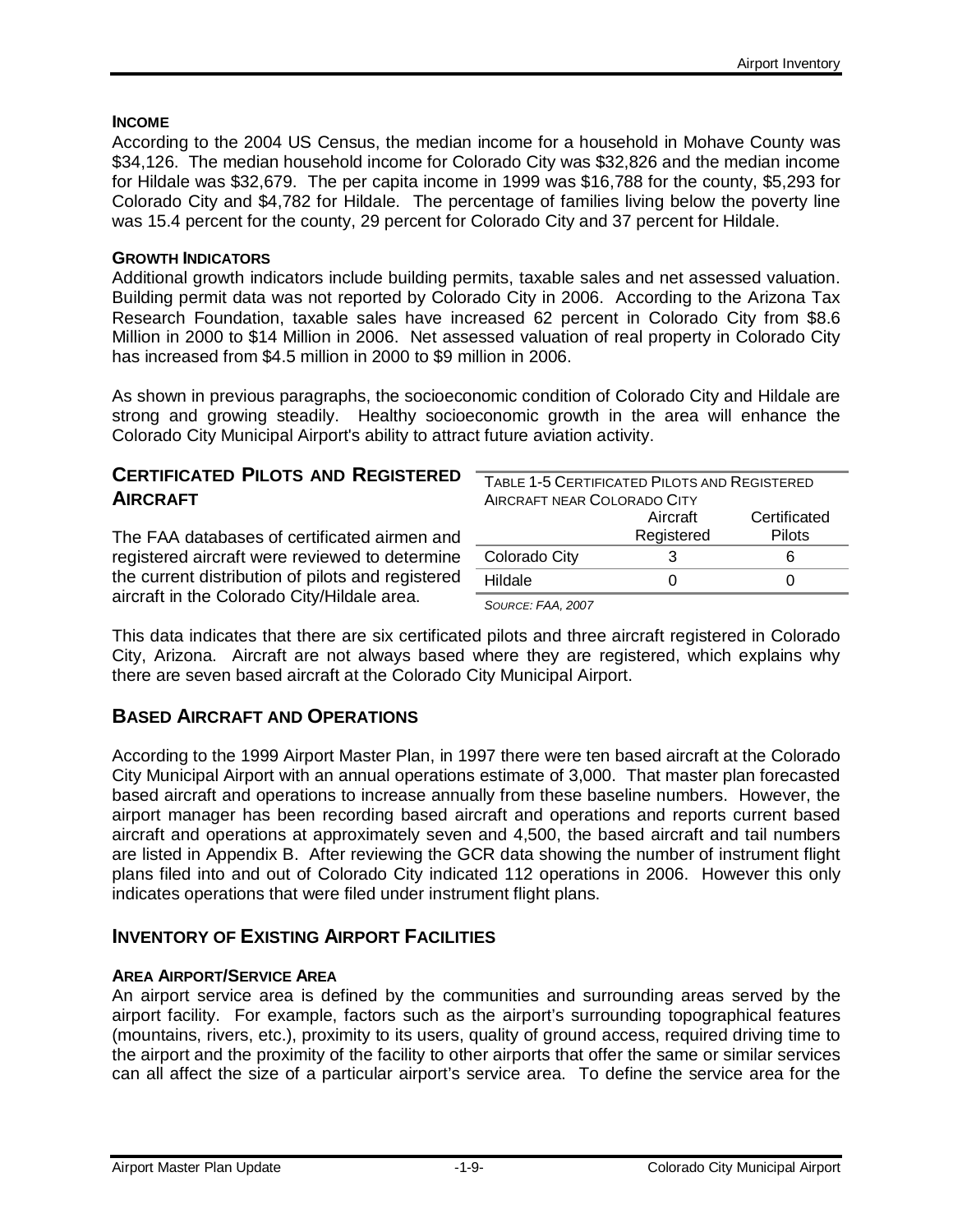Colorado City Municipal Airport, the airports in the area and their specific services and facilities were reviewed.

The nearest public airport with a paved surface is located approximately 17 nautical miles northwest in Hurricane, Utah. Runway 18/36 at Hurricane is 3,410 feet long and 40 feet wide. Kanab Municipal Airport is located approximately 23 nautical miles east of Colorado City. St. George Municipal Airport in St. George, Utah is located approximately 29 nautical miles west of Colorado City. The primary service area includes the area within (20 miles-30 minute drive) of the Colorado City Municipal Airport.



*SOURCE: MAP QUEST, 2006*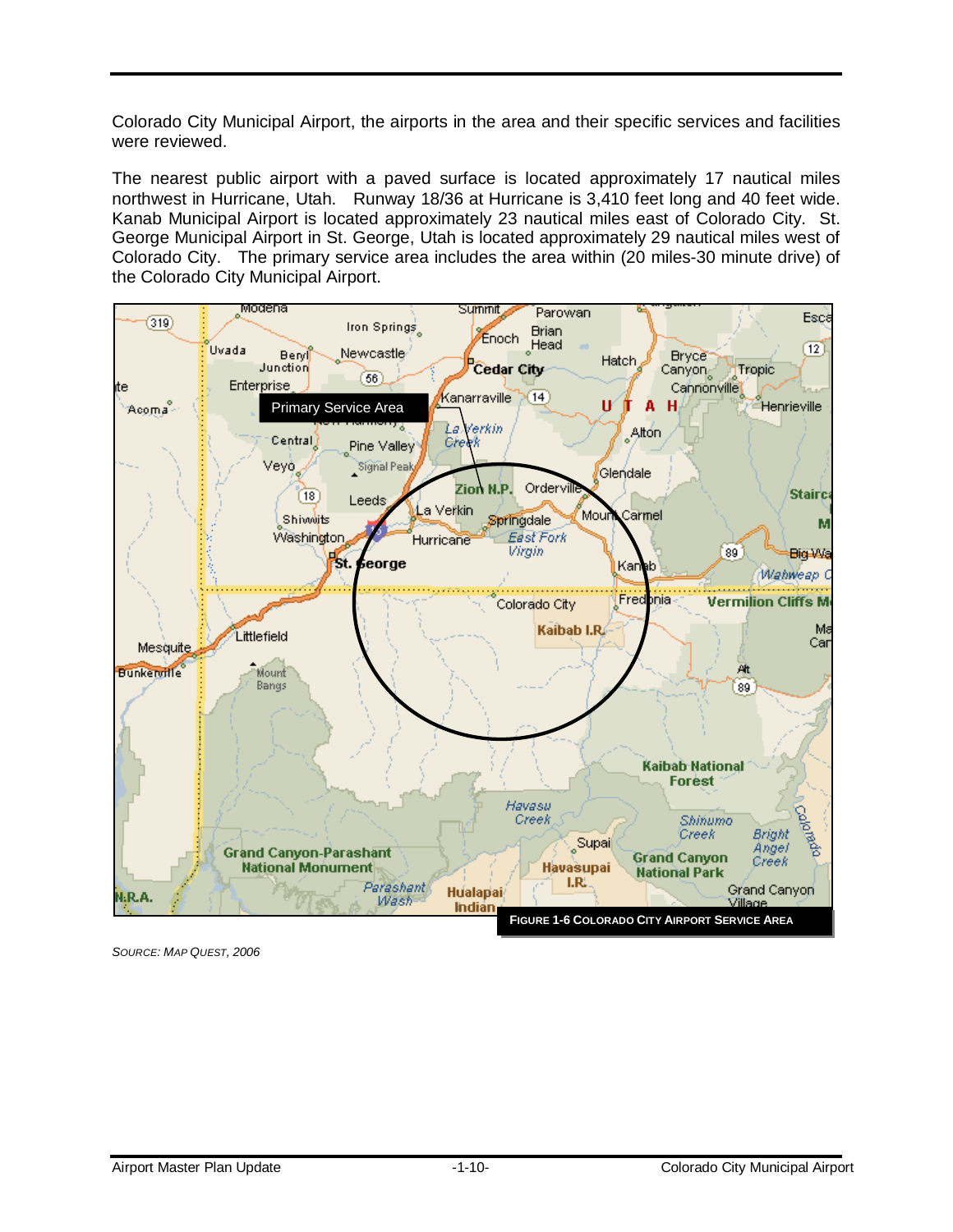| TABLE 1-6 AIRPORTS SURROUNDING COLORADO CITY                 |                   |              |                          |               |                      |          |                 |     |
|--------------------------------------------------------------|-------------------|--------------|--------------------------|---------------|----------------------|----------|-----------------|-----|
|                                                              |                   |              | Distance Distance        |               | Runway               |          |                 |     |
|                                                              |                   |              | (Nautical (Highway NPIAS |               | Length(s)            | Pavement | Instrument      |     |
|                                                              | <b>Identifier</b> | Miles)       | Miles)                   | <b>Status</b> | Width(s)             | Type     | Approaches Fuel |     |
| <b>General Dick Stout</b>                                    |                   |              |                          |               |                      |          |                 |     |
| Field Airport,                                               |                   |              |                          |               |                      |          |                 |     |
| Hurricane, UT                                                | 1L8               | <b>17 NW</b> | 24                       | <b>PVT</b>    | 3,410'x40'           | asphalt  | None            | Yes |
| Kanab Municipal                                              |                   |              |                          |               |                      |          |                 |     |
| Airport, Kanab, UT                                           | <b>KNB</b>        | 23 E         | 39                       | GA            | 6.193'x75'           | asphalt  | <b>GPS</b>      | Yes |
| St. George Municipal                                         |                   |              |                          |               |                      |          |                 |     |
| Airport, St. George, UT                                      | SGU               | 29 W         | 43                       | OCS.          | $6,606' \times 100'$ | asphalt  | GPS/VOR         | Yes |
| <b>Cedar City Regional</b>                                   |                   |              |                          |               | 8,653'x150'          |          |                 |     |
| Airport, Cedar City, UT                                      | <b>CDC</b>        | 45 N         | 65                       | <b>OCS</b>    | 4,822'x60'           | asphalt  | GPS/VOR         | Yes |
| Mesquite Airport,                                            |                   |              |                          |               |                      |          |                 |     |
| Mesquite, NV                                                 | 67L               | 51 W         | 81                       | GA            | 5,100'x75'           | asphalt  | No              | Yes |
| <b>OCS: Other Commercial Service</b><br>GA: General Aviation |                   |              |                          |               |                      |          |                 |     |

*PVT: Private, not included in NPIAS* 

#### **TOPOGRAPHY AND TERRAIN**

Colorado City Municipal Airport is at an elevation of 4,871 feet Mean Sea Level (MSL). Surrounding land features include the Vermilion and Shinorump Cliffs and the North Rim of the Grand Canyon. Additional land features include Zion and Bryce National Parks, Cedar Breaks National Monument, Coral Pink Sand Dunes, Utah State Park, Lake Powell, Glen Canyon and Lake Mead Recreation Areas and Historic Pipe Springs National Monument.

## **AIRSIDE FACILITIES**

The airside facilities of an airport are described as the runway configuration, the associated taxiway system, the ramp and aircraft parking area and any visual or electronic approach navigational aids. Figure 1-7 depicts the existing airside facilities at the Colorado City Municipal Airport while Figure 1-8 shows the existing landside facilities at the airport. An overview of the Colorado City Municipal Airport facilities is provided in Table 1-8. The ADOT Aeronautics Division, in association with Applied Pavement Technology, Inc. conducted a 2006 Airport Pavement Management System Update of all airport pavements in the state of Arizona. According to the inspector comments, Runway 11/29 is in fair condition with significant quantities of longitudinal and transverse cracking identified throughout the pavement area with a PCI of 62. Runway 2/20 is in good condition with substantial amounts of longitudinal and transverse cracking observed, with a PCI of 80. Depression and patching were also recorded in an isolated area near the intersection of Runway 11/29. Taxiway B was recently constructed and is in excellent condition with a PCI of 100. The apron area is in relatively good condition

with moderate amounts of longitudinal and transverse cracking along with isolated areas of depression recorded throughout the pavement area with a PCI of 81. The T-Hangar area is in relatively good condition with significant quantities of longitudinal and transverse cracking identified. Additionally, smaller amounts of alligator cracking and *SOURCE: ADOT AERONAUTICS DIVISION, 2006* 

| TABLE 1-7 PAVEMENT CONDITION INDEX (PCI) |     |           |  |  |  |
|------------------------------------------|-----|-----------|--|--|--|
| Pavement                                 | PCI | Rating    |  |  |  |
| Runway 11/29                             | 62  | Fair      |  |  |  |
| Runway 2/20                              | 80  | Good      |  |  |  |
| Taxiway B                                | 100 | Excellent |  |  |  |
| Apron                                    | 81  | Good      |  |  |  |
| T-Hangar Area                            | 76  | Good      |  |  |  |
|                                          |     |           |  |  |  |

raveling and weathering were observed with a PCI of 76.

*SOURCE: AIRNAV, 2007*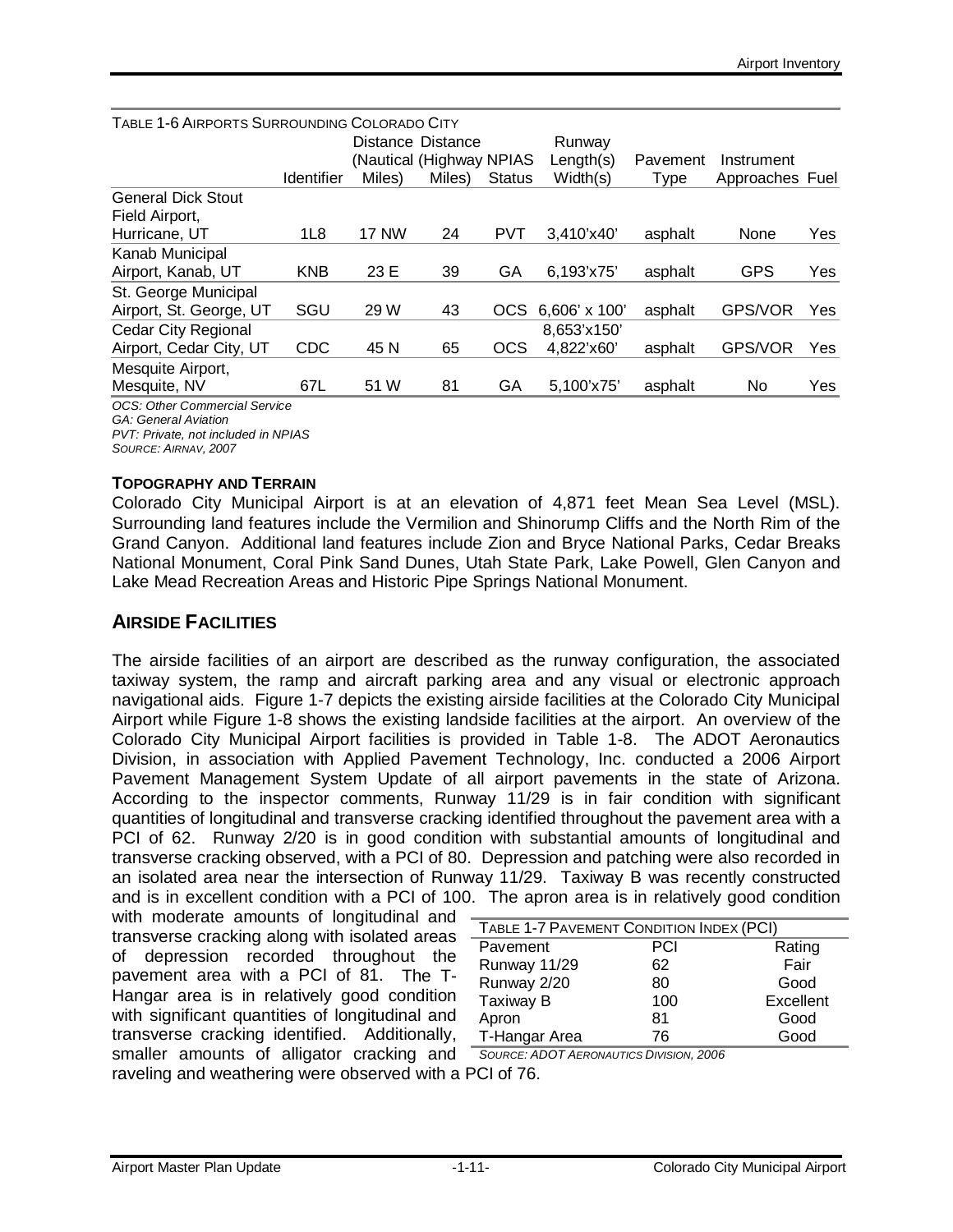

**FIGURE 1-7 EXISTING AIRSIDE FACILITIES**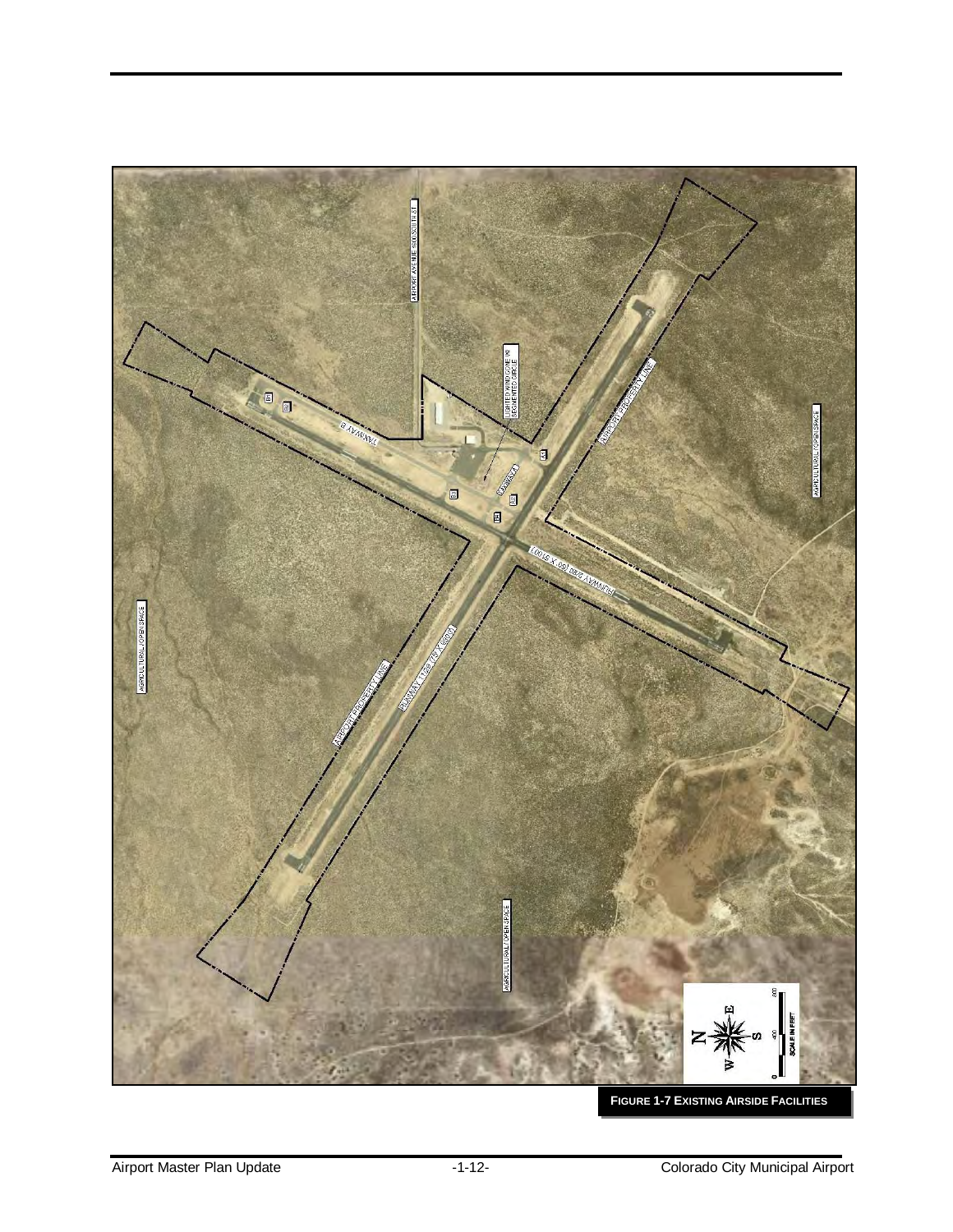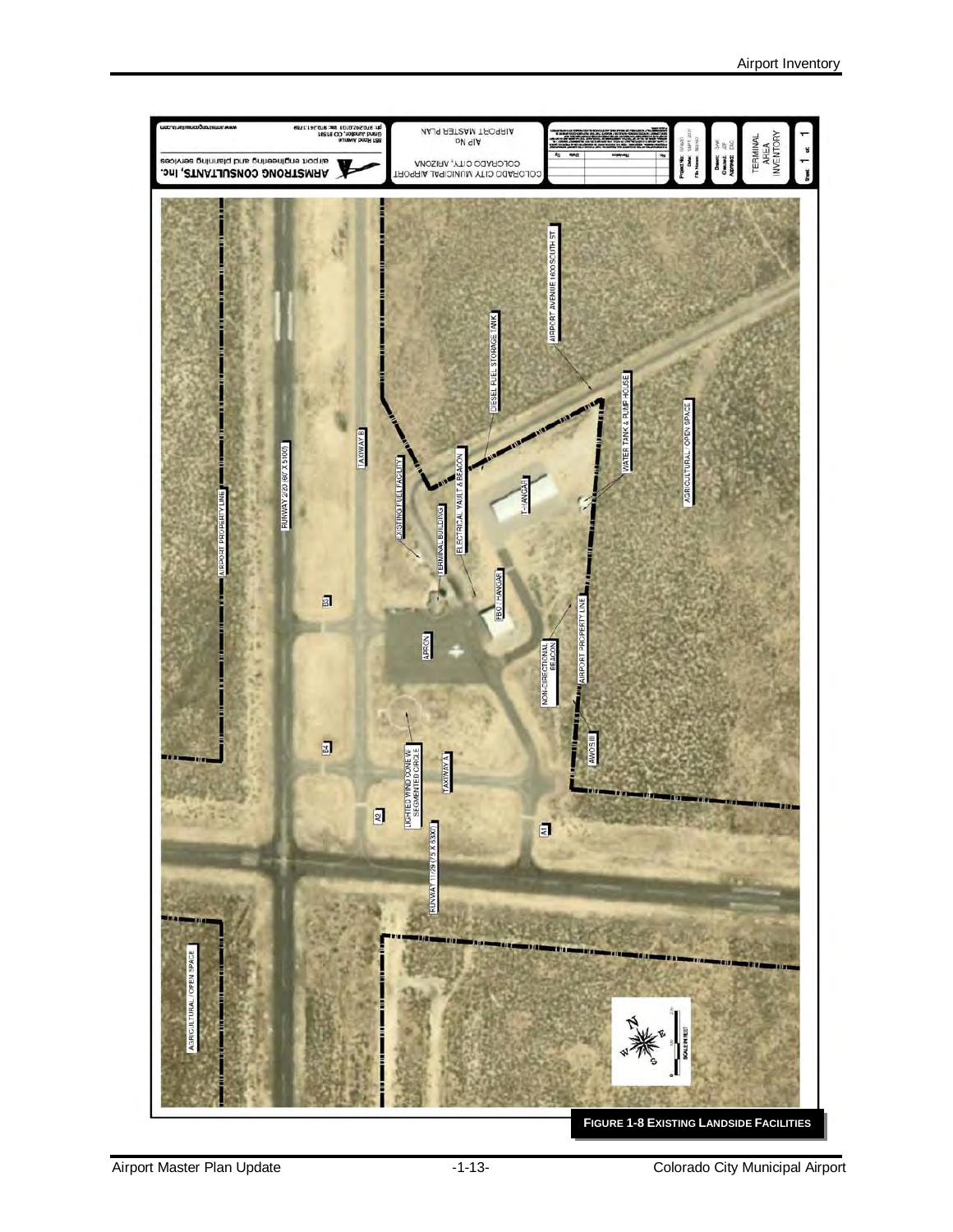| TABLE 1-8 COLORADO CITY MUNICIPAL AIRPORT INVENTORY |                                                                 |                                              |
|-----------------------------------------------------|-----------------------------------------------------------------|----------------------------------------------|
| <b>Airport Data</b>                                 |                                                                 |                                              |
| Identifier                                          | <b>AZC</b>                                                      |                                              |
| <b>FAA Site Number</b>                              | 00660.7A                                                        |                                              |
| <b>NPIAS Number</b>                                 | 04-0076                                                         |                                              |
| <b>Airport Reference Code</b>                       | B-II                                                            |                                              |
| Owner/Sponsor                                       | Colorado City                                                   |                                              |
| <b>Airport Elevation</b>                            | 4,871'                                                          |                                              |
| <b>Facilities</b>                                   |                                                                 |                                              |
| Runway 11/29                                        | Length: 6,300'                                                  | Pavement: Fair with                          |
|                                                     | Width: 75'                                                      | longitudinal and                             |
|                                                     | Surface: Asphalt                                                | transverse cracking                          |
|                                                     | Marking: Basic visual                                           | Marking: Poor/Faded                          |
|                                                     |                                                                 | Right-hand Traffic: RW 11                    |
| Runway 2/20                                         | Length: 5,100'                                                  | Pavement: Good                               |
|                                                     | Width: 60'                                                      | Markings: Poor/Faded                         |
|                                                     | Surface: Asphalt                                                |                                              |
|                                                     | Marking: Basic visual                                           |                                              |
| Runway Lighting                                     | <b>Pilot Controlled MIRL</b>                                    | Direct burial                                |
| Navigational Aids                                   | NDB/GPS Circling approach                                       |                                              |
|                                                     |                                                                 |                                              |
| Approach Minimums                                   | Visibility varies by aircraft, A=1 mile,                        |                                              |
|                                                     | B=1 $\frac{1}{4}$ miles C= 2 miles and D=2 $\frac{3}{4}$ miles, |                                              |
|                                                     | 829' ceiling height (lowest published - not                     |                                              |
|                                                     | for navigation)                                                 |                                              |
| Visual Aids Runway 11/29                            | PAPI-2 both ends, REILs both ends,                              |                                              |
|                                                     | Beacon, Lighted wind cone segmented                             |                                              |
|                                                     | circle and traffic pattern indicators                           |                                              |
| Visual Aids Runway 2/20                             | Beacon, Lighted wind cone and                                   |                                              |
|                                                     | segmented circle                                                |                                              |
| Taxiway A                                           | Partial Parallel to Runway 11/29                                |                                              |
| Taxiway B                                           | Partial Parallel to Runway 20                                   |                                              |
| Taxiway Lighting                                    | Reflectors on Taxiway A and Taxiway B                           |                                              |
| Aircraft Apron                                      | 8,040 SY                                                        |                                              |
| <b>Tie Downs</b>                                    | 14                                                              |                                              |
| Pavement Strength                                   | 12,500 lbs on Runway 11/29                                      |                                              |
|                                                     | 12,500 lbs on Runway 2/20                                       |                                              |
| <b>Landside Facilities</b>                          | 1 80' x 70' Maintenance Hangar                                  | Good                                         |
|                                                     | 1 T-Hangar                                                      | Good                                         |
|                                                     | <b>Terminal Building</b>                                        | Good                                         |
| Automobile Parking                                  | 6,000 SY (Gravel)                                               | Fair                                         |
| <b>Perimeter Fencing</b>                            | 5-Strand barbed wire                                            | Poor                                         |
| Fuel                                                | 100 LL AvGas tank and truck and                                 | $\overline{\text{AvGas Tank}}$ = 10,000 Gal. |
|                                                     | Jet A Truck                                                     | Jet A Truck = $2,500$ Gal.                   |
|                                                     |                                                                 | 100 LL Truck= 1,000Gal.                      |
| <b>Weather Equipment</b>                            | <b>AWOS III</b>                                                 |                                              |
| <b>FBO</b>                                          |                                                                 |                                              |
|                                                     | <b>Westwing Aviation</b>                                        |                                              |
| <b>Utilities</b>                                    | Power, Water, Propane, Phone, Septic                            |                                              |
|                                                     | Tank                                                            |                                              |

#### **RUNWAY**

Colorado City Municipal Airport currently has two runways available to aviation users. Runway 11/29 is constructed of asphalt and is 6,300 feet long and 75 feet wide with a 2006 PCI Index of 62 and a published runway strength of 12,500 pounds. The pavement is experiencing moderate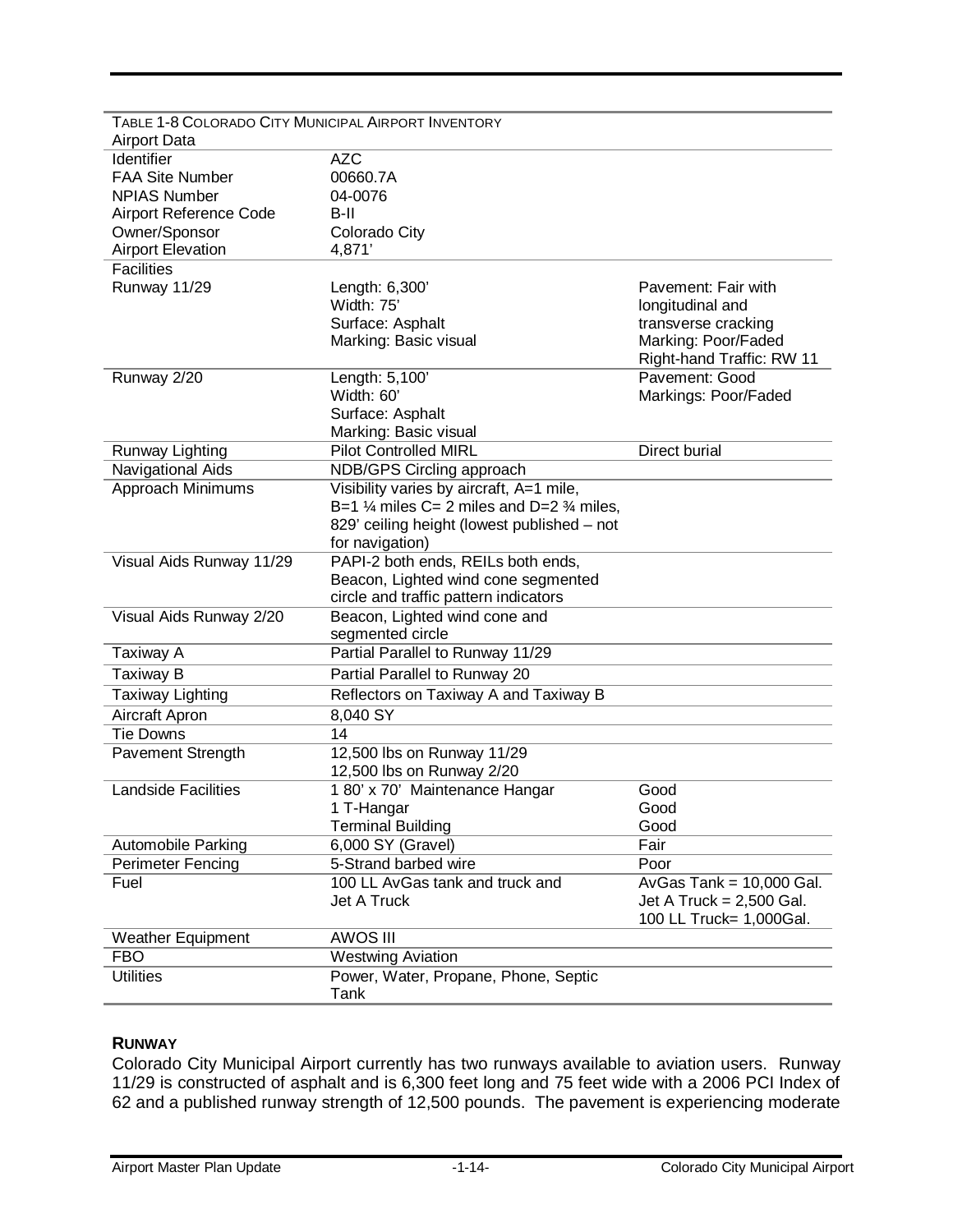transverse cracking. Runway 11/29 has basic visual markings that are in poor condition. Runway 2/20 is also constructed of asphalt and is 5,100 feet long and 60 feet wide with a 2006 PCI Index of 80 and published runway strength of 12,500 pounds SWG. Runway 2/20 has nonprecision markings that are in poor condition.

#### **TAXIWAYS**

Taxiways provide a surface for aircraft access from the parking apron to and from the runways. They expedite aircraft departures from the runway and increase operational safety and efficiency. The Colorado City Municipal Airport has a partial parallel taxiway (Taxiway B) to Runway 20 located 225 feet from the runway centerline and is constructed to the same pavement strength as Runway 2/20. Runway 11/29 has a partial parallel taxiway (Taxiway A) located mid field adjacent to the apron area 300 feet from runway centerline and is constructed to 12,500 pounds. Taxiway A is 35 feet wide and Taxiway B is 25 feet wide.

#### **AIRCRAFT APRON**

The aircraft apron provides an area for aircraft to park. The apron is typically connected to the runway via taxiways or taxilanes. The aircraft-parking apron at Colorado City Municipal Airport has approximately 8,040 square yards (SY) of area and contains approximately 14 aircraft tiedowns with Group II taxilanes. The 2006 apron PCI Index was rated at 81. The existing apron area is located within the



Runway Visibility Zone (RVZ) of the two intersecting runways and therefore is considered to be a nonstandard condition.

#### **AIRFIELD LIGHTING AND SIGNAGE**

Guidance on airport lighting standards is provided in FAA Advisory Circular (AC) 150/5340-30C, Design and Installation Details for Airport Visual Aids*.* Airport lighting enhances safety during periods of inclement weather and nighttime operations by providing visual guidance to pilots in the air and on the ground.

Several common airfield lighting and visual aid features of general aviation airports include a rotating beacon (activated by photoelectric cell for dusk to dawn operations), pilot-controlled Medium Intensity Runway Lights (MIRLs) (activated by aircraft radio signal), threshold lights, Runway End Identifier Lights (REILs) which mark the runway threshold with flashing strobe lights and Precision Approach Path Indicators (PAPIs) to provide descent guidance information during an approach to the runway. Airfield lighting at Colorado City Municipal Airport consists of Medium Intensity Runway Lights (MIRL's) on Runways 11/29 and 2/20 which can be controlled by the clicks of the pilot's microphone while the radio is set on frequency 122.7 (three clicks for low intensity, five clicks for medium intensity and seven clicks for high intensity). The runway lights have white colored lenses. The airport also has a segmented circle and lighted wind cone. Taxiways A and B are marked with reflectors. The airport also has lighted runway signs showing runway and taxiway locations.

# **NAVIGATIONAL AIDS AND APPROACH PROCEDURES**

The current approach procedures at the Colorado City Municipal Airport include a circle to land non-precision NDB/GPS instrument approach. Services include Los Angeles Air Route Traffic Control Center (ARTCC) and Prescott Flight Service Station (FSS). Enroute and radar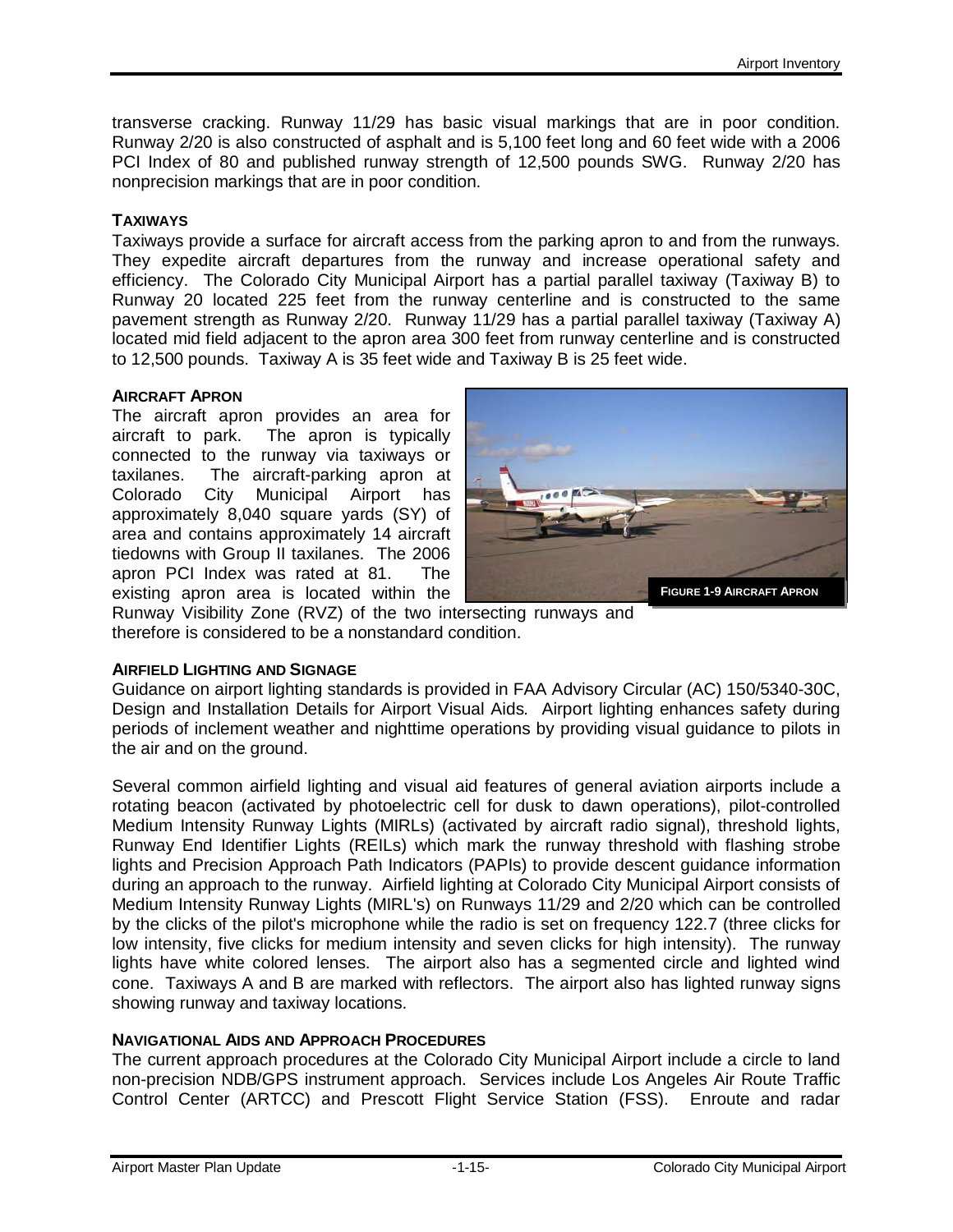coverage for the Colorado City area is provided by the Los Angeles ARTCC. The altitude of radar coverage may vary as a result of the FAA navigational/radar facilities in operation, weather conditions and terrain which surround Colorado City. The Prescott FSS provides additional weather data and other pertinent weather information to pilots on the ground and enroute. There is no air traffic control tower (ATCT) at the airport.

A Navigational Aid (NAVAID) is any ground based visual or electronic device used to provide course or altitude information to pilots. NAVAIDs include Very High Omnidirectional Range (VORs), Very High Frequency Omnidirectional Range with Tactical Information (VOR-TACs), Nondirectional Beacons (NDBs) and Tactical Air Navigational Aids (TACANs), as examples. There is currently an NDB at the Colorado City Municipal Airport. The NDB or GPS approach to the Colorado City Municipal Airport is illustrated in Figure 1-10. (Note: This is for information purposes only and should not be used for navigation).

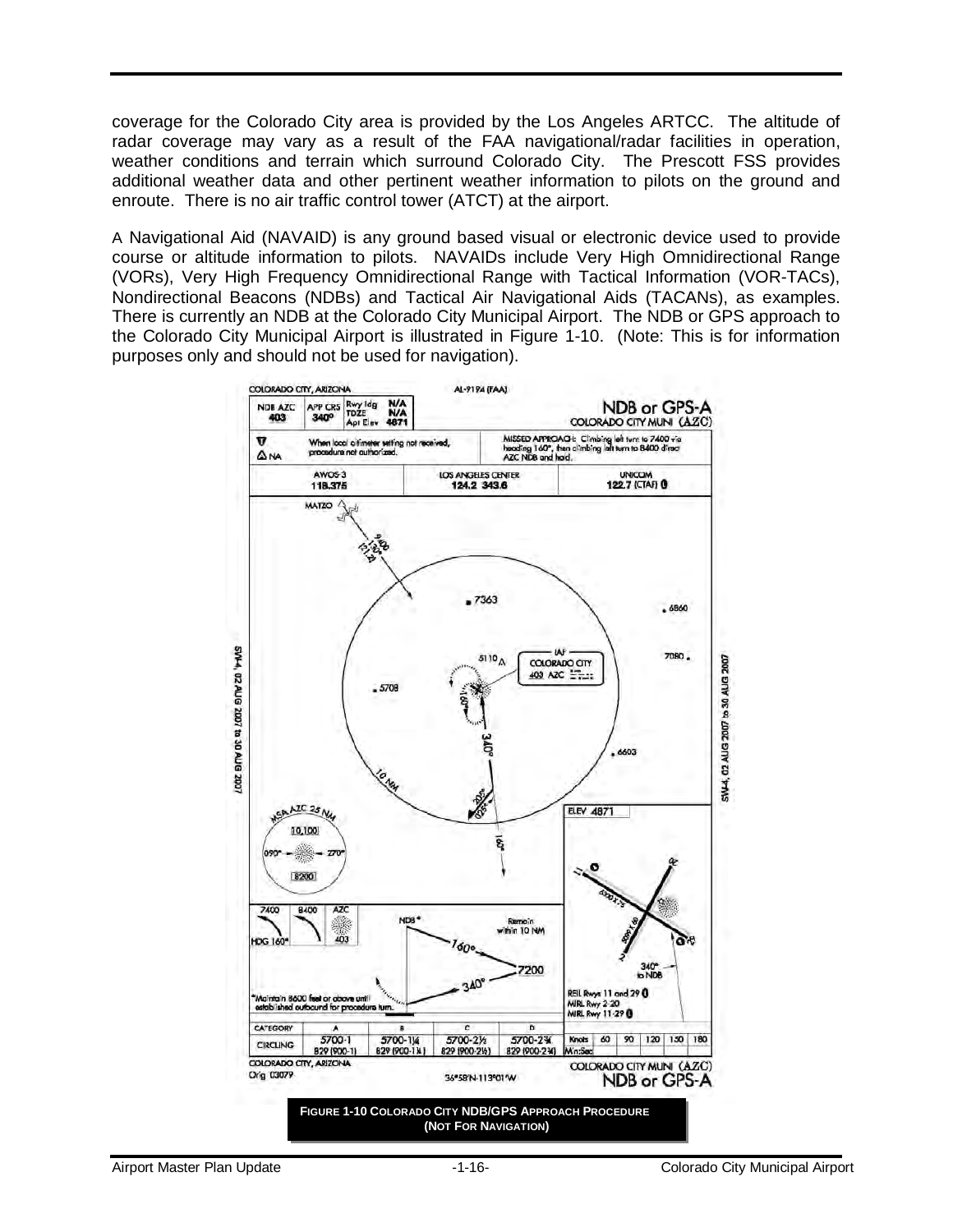#### **AIRPORT SERVICES/FIXED BASE OPERATIONS**

A Fixed Base Operator (FBO) is usually a private enterprise that leases land from the airport sponsor on which to provide services to based and transient aircraft. The extent of the services provided varies from airport to airport; however, these services frequently include aircraft fueling, minor maintenance and repair, aircraft rental and/or charter services, flight instruction, pilot lounge and flight planning facilities and aircraft tiedown and/or hangar storage. FBO services at the Colorado City Municipal Airport are provided by Westwing Aviation. Westwing Aviation owns and operates the fuel trucks at the airport for dispensing fuel.



# **LANDSIDE FACILITIES**

#### **BUILDING AREA**

The building area of a typical general aviation airport usually consists of FBO offices and/or hangars, a pilot lounge, terminal building, eating facility, additional aircraft hangars, a maintenance building and other related structures. Existing buildings at the Colorado Municipal Airport include one large conventional hangar (80 feet by 70 feet), a terminal building and one T-Hangar unit located near the apron area. The terminal building is located within the RVZ and is considered to be a nonstandard condition.

#### **UTILITIES**

Available utilities at the Colorado City Municipal Airport include power, non-potable water, propane, phone and septic tanks. Electricity is provided by Twin City Power, the airport also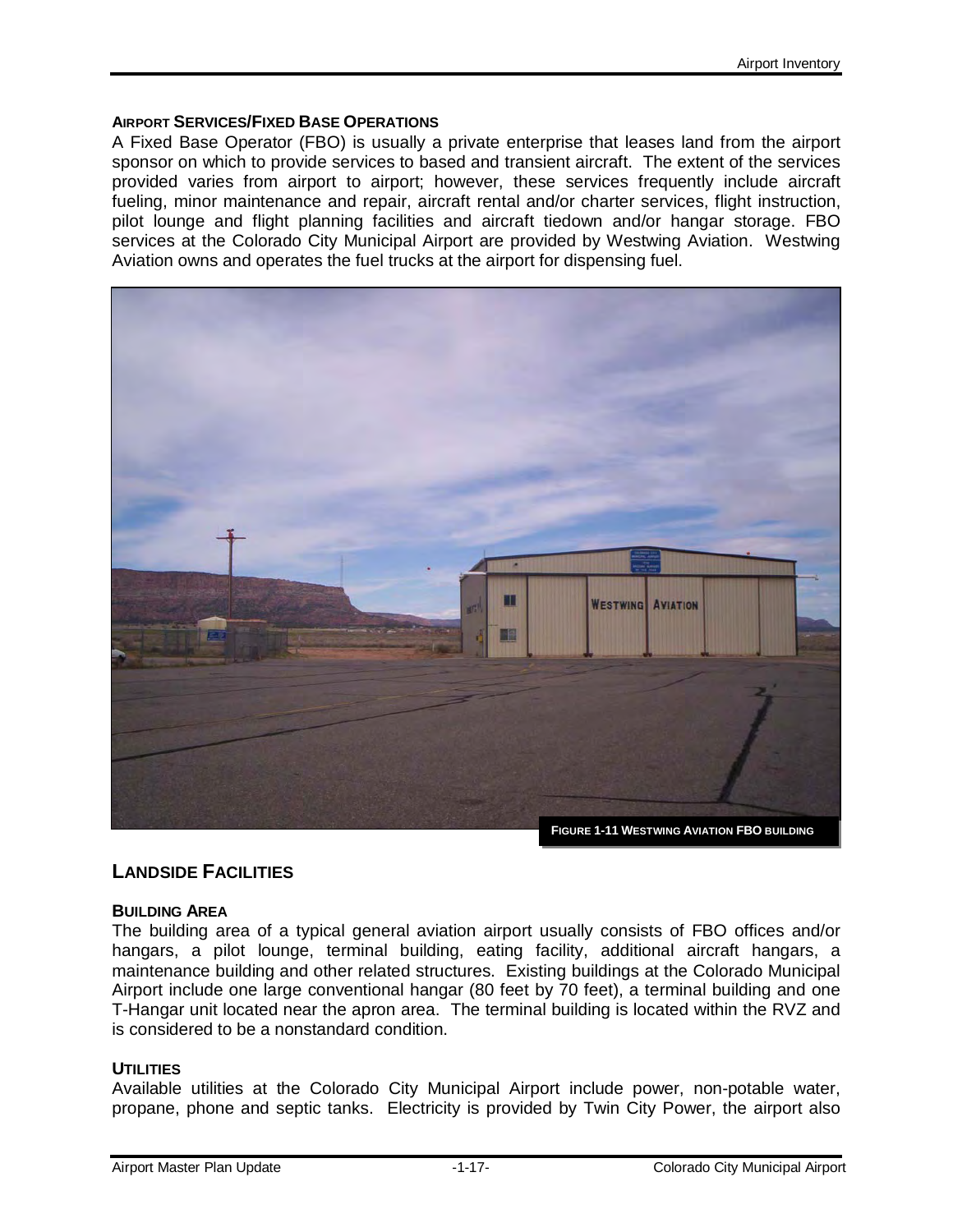has a back up generator for power supply in the event of a power disruption, telephone services are provided by South Central Utah Telephone and the water is provided by a well and pumped into a 60,000 gallon storage tank which provides non potable water for fire suppression and other uses at the airport. The tank is located adjacent to the T-hangar unit, the airport also has three separate septic tanks located on the field to dispose of waste water one for the terminal building, one for the T-Hangars and one for the FBO building.

#### **GROUND ACCESS AND SIGNAGE**

The Colorado City Municipal Airport can be reached by following State Highway 389 south from Colorado City and west on 1600 South Street (also known as Airport Avenue). Colorado City is located 354 miles northwest of Phoenix, Arizona and 43 miles east of St. George, Utah. The signage to the airport currently consists of two airport signs one for traffic traveling south on State Highway 389 and one for traffic traveling north on State Highway 389, the existing signs are considered adequate. Access to the Colorado City Municipal Airport is provided via Airport Avenue, a paved two lane road which enters from the east side of the airport.

#### **INTERMODAL TRANSPORTATION**

The ground transportation network in the vicinity of the Colorado City Municipal Airport consists of private automobile transportation only. There is no bus or rail service to Colorado City. The nearest bus and rail service is located 43 miles west in St. George, Utah.

#### **AIRCRAFT FUEL FACILITIES**

A Fixed Base Operator (FBO) or the airport sponsor often provides aircraft fuel services. Combinations of 100LL and 80 Octane Aviation Gas and/or Jet-A fuel are usually provided depending on the aircraft traffic mix. These fuels may be stored in underground storage tanks, above ground storage tanks, fuel trucks or a combination of the three.

The Colorado City Municipal Airport has one 10,000 gallon above ground fuel tank which contains 100 low lead, a 1,000 gallon 100 low lead fuel truck and 2,500 gallon jet A fuel truck. The fuel tank is owned by Colorado City and fuel is dispensed by Westwing Aviation. Only trained personnel are authorized to fuel aircraft. Emergency services are available nearby and provided by Colorado City. The fuel tank is single walled and is surrounded by a concrete secondary containment area. Colorado City has and maintains a Spill Prevention, Control and Countermeasure (SPCC) plan along with a Stormwater



Management Pollution Prevention Plan (SWPPP).

#### **AIRPORT FENCING AND SECURITY**

The primary purpose of airport fencing is to prevent unwanted intrusions by persons or animals on to airport property. Airport fencing provides increased safety and security for the airport. It is normally installed along the perimeter of the airport property and outside any of the safety areas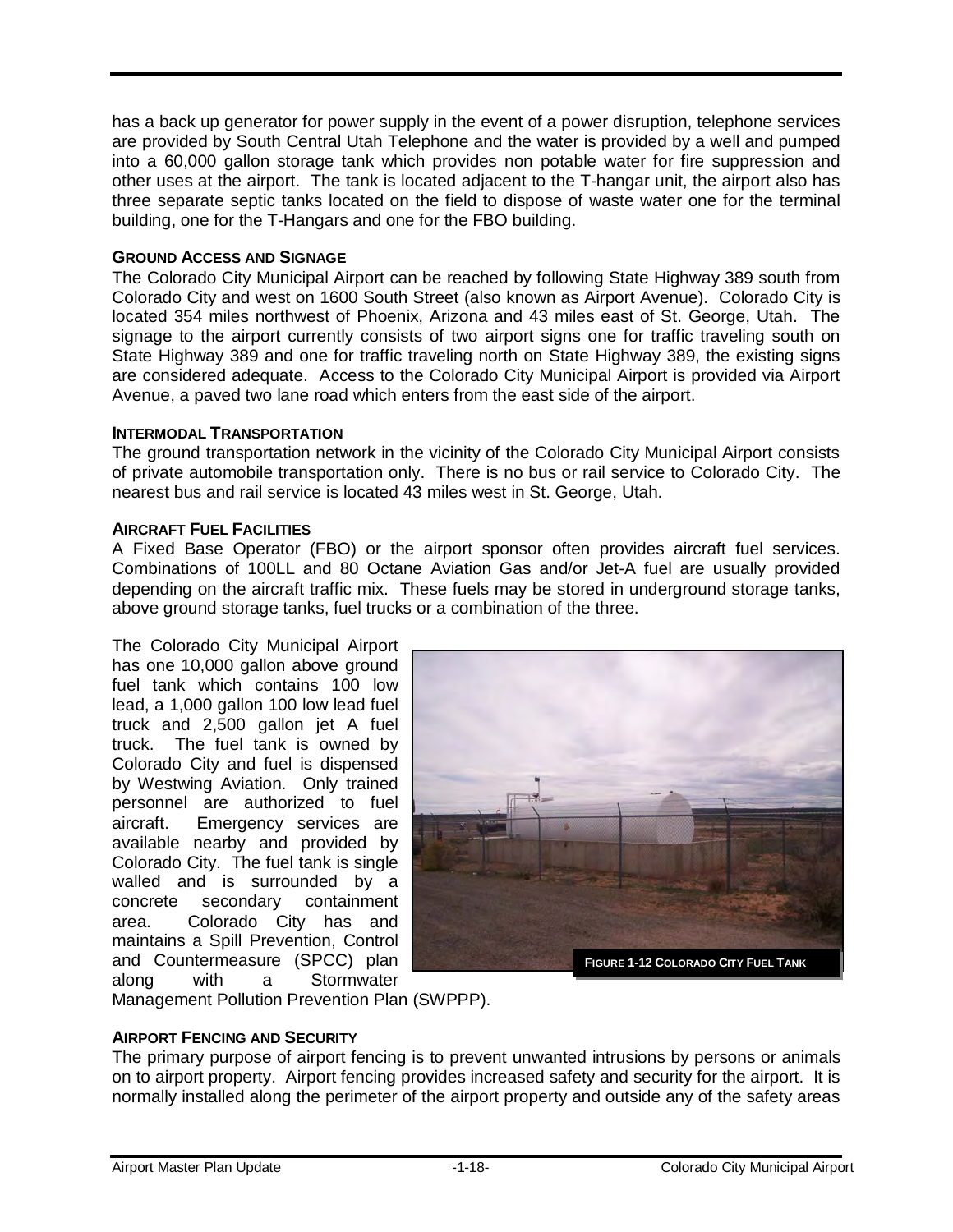defined by the Federal Aviation Administration (FAA) in Advisory Circular (AC) 150/5300-13, Airport Design and Federal Aviation Regulation (FAR) Part 77, Objects Affecting Navigable Airspace. The airport is currently fenced with 5-strand barbed wire fence along the perimeter. The terminal area is fenced with six foot chain link fencing and has an electric vehicle access gate. The existing perimeter fence is considered inadequate, as the airport manager indicated that there have been animals and unauthorized people on the runway recently.

#### **EMERGENCY SERVICES**

Emergency fire, rescue and medical services are available from the Colorado City Fire District. The closest hospital is the Kane County Hospital located in Kanab, Utah. The hospital is a 38 bed facility with 2 physicians on staff. The Colorado City Fire District provides ambulance service to the area.

| TABLE 1-9 COLORADO CITY EMERGENCY SERVICES |                                 |
|--------------------------------------------|---------------------------------|
| <b>DISTANCE FROM AIRPORT: 3 MILES</b>      | <b>RESPONSE TIME: 8 MINUTES</b> |
| <b>PERSONNEL</b>                           |                                 |
| <b>VOLUNTEERS: 54</b>                      | 36 - EMT <sub>S</sub>           |
|                                            | 18 - PARAMEDICS                 |
| <b>EQUIPMENT</b>                           |                                 |
| 4 ENGINES ALL CLASS A PUMPERS              | FOAM (AFFF) ON BOARD            |
| 2 LADDER TRUCKS WITH 100' AERIALS          |                                 |
| <b>1 HEAVY RESCUE TRUCK</b>                |                                 |
| <b>1 WATER TENDER</b>                      | 5,000 GALLONS OF WATER          |
| <b>COMMAND VEHICLES</b>                    |                                 |
| <b>5 AMBULANCE VEHICLES</b>                |                                 |
| SOURCE: COLORADO CITY FIRE DISTRICT 2007   |                                 |

*SOURCE: COLORADO CITY FIRE DISTRICT, 2007* 

#### **ADDITIONAL FACILITIES**

There is not currently any Airport Rescue and Fire Fighting (ARFF) equipment or personnel based at the Colorado City Municipal Airport. There are also no designated security personnel at the airport.

# **FAA SAFETY AND DESIGN STANDARDS**

FAA AC 150/5300-13, Airport Design, establishes design standards for airports based on the Airport Reference Code (ARC) of the airport. When design standard deficiencies exist, the FAA recommends correction of such deficiencies as soon as practicable. Design standards are based on the Airport Reference Code (ARC) and approach visibility minimums of the airport. The ARC is a combination of the tail height, wingspan and approach speed of the critical aircraft operating at the airport. The current ARC for the Colorado City Municipal Airport is B-II. A more detailed discussion of ARCs is included in Chapter 3.

#### **SAFETY AREAS**

Runway and Taxiway Safety Areas (RSAs and TSAs) are defined surfaces surrounding the runway or taxiway prepared specifically to reduce the risk of damage to aircraft in the event of an undershoot, overshoot or excursion from the runway or taxiway. The Safety Areas must be:

- Cleared and graded and have no potentially hazardous surface variations;
- Drained so as to prevent water accumulation;
- Capable, under dry conditions, of supporting snow removal equipment, ARFF equipment and the occasional passage of aircraft without causing structural damage to the aircraft; and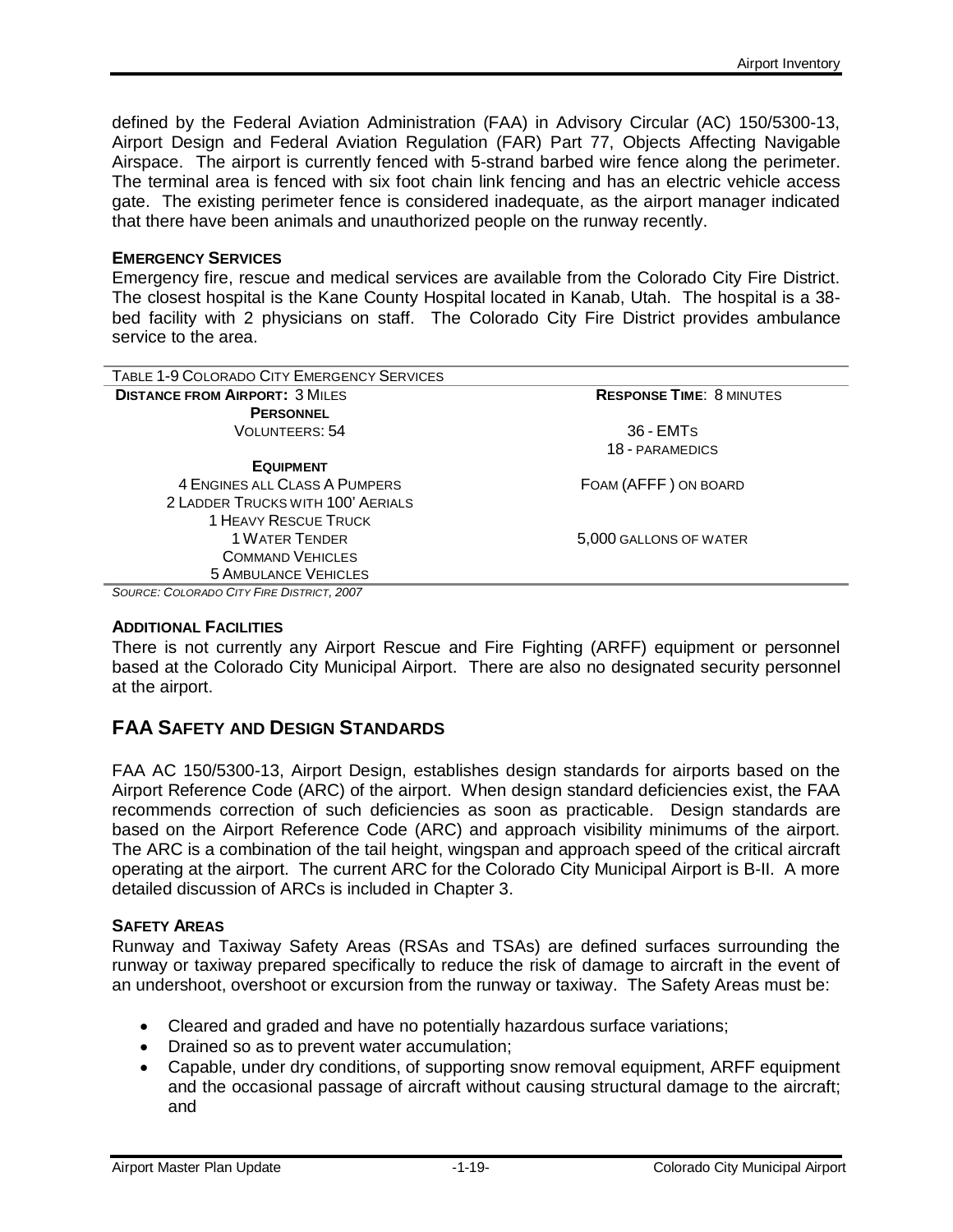• Free of objects, except for objects that need to be located in the runway or taxiway safety area because of their function.

The runway safety areas off the ends of all the runways at Colorado City are overgrown with brush and ruts, these conditions could affect ARFF response and could result in damage to aircraft.

#### **OBSTACLE FREE ZONE (OFZ) AND OBJECT FREE AREA (OFA)**

The Obstacle Free Zone (OFZ) is a three dimensional volume of airspace which supports the transition of ground to airborne aircraft operations. The clearing standard precludes taxiing and parked airplanes and object penetrations, except for frangible visual Navigational Aids (NAVAIDs) that need to be located in the OFZ because of their function. The OFZ is similar to the FAR Part 77 Primary Surface insofar that it represents the volume of space longitudinally centered on the runway. It extends 200 feet beyond the end of each runway. The Runway Object Free Area (ROFA) is a two-dimensional ground area surrounding the runway. The ROFA standard precludes parked airplanes, agricultural operations and objects, except for objects that need to be located in the ROFA for air navigation or aircraft ground maneuvering purposes.

#### **THRESHOLD SITING SURFACE**

According to FAA AC 150/5300-13, the runway threshold should be located at the beginning of the full-strength runway pavement or runway surface. However, displacement of the threshold may be required when an object obstructs the airspace required for landing airplanes and is beyond the airport owner's power to remove, relocate or lower. Thresholds may also be displaced for environmental considerations such as noise abatement or to provide the standard RSA and ROFA lengths.

Based on the non-precision NDB/GPS instrument approach and size of aircraft using the Colorado City Municipal Airport, in order to meet FAA design standards, no object should penetrate a surface that starts 200 feet from the threshold of Runway 11/29 at the elevation of the runway centerline at the threshold and slopes upward from the threshold at a slope of 20 feet (horizontal) to 1 foot (vertical). In the plan view, the centerline of this surface extends 10,000 feet along the extended runway centerline. This surface extends laterally 200 feet on each side of the centerline at the threshold and increases in width to 1,700 feet at a point 10,000 feet from the threshold. No object should penetrate a surface that starts at the threshold of Runway 2/20 at the elevation of the runway centerline at the threshold and slopes upward from the threshold at a slope of 20 feet (horizontal) to 1 foot (vertical). In the plan view, the centerline of this surface extends 2,250 feet along the extended runway centerline. This surface extends laterally 125 feet on each side of the centerline at the threshold and increases in width to 350 feet at a point 2,250 feet from the threshold.

#### **RUNWAY PROTECTION ZONE (RPZ)**

According to FAA AC 150/5300-13, the RPZ is trapezoidal in shape and centered about the extended runway centerline. The RPZ dimension for a particular runway end is a function of the type of aircraft and approach visibility minimum associated with that runway end. At both ends of Runways 11/29 and 2/20 the RPZ begins 200 feet from the runway threshold and extends for 1,000 feet. The RPZ is 500 feet wide at the inner end and 700 feet wide at the outer end. The land uses not recommended within the RPZ are residences and places of public assembly (churches, schools, hospitals, office buildings, shopping centers and other uses with similar concentrations of persons typify places of public assembly).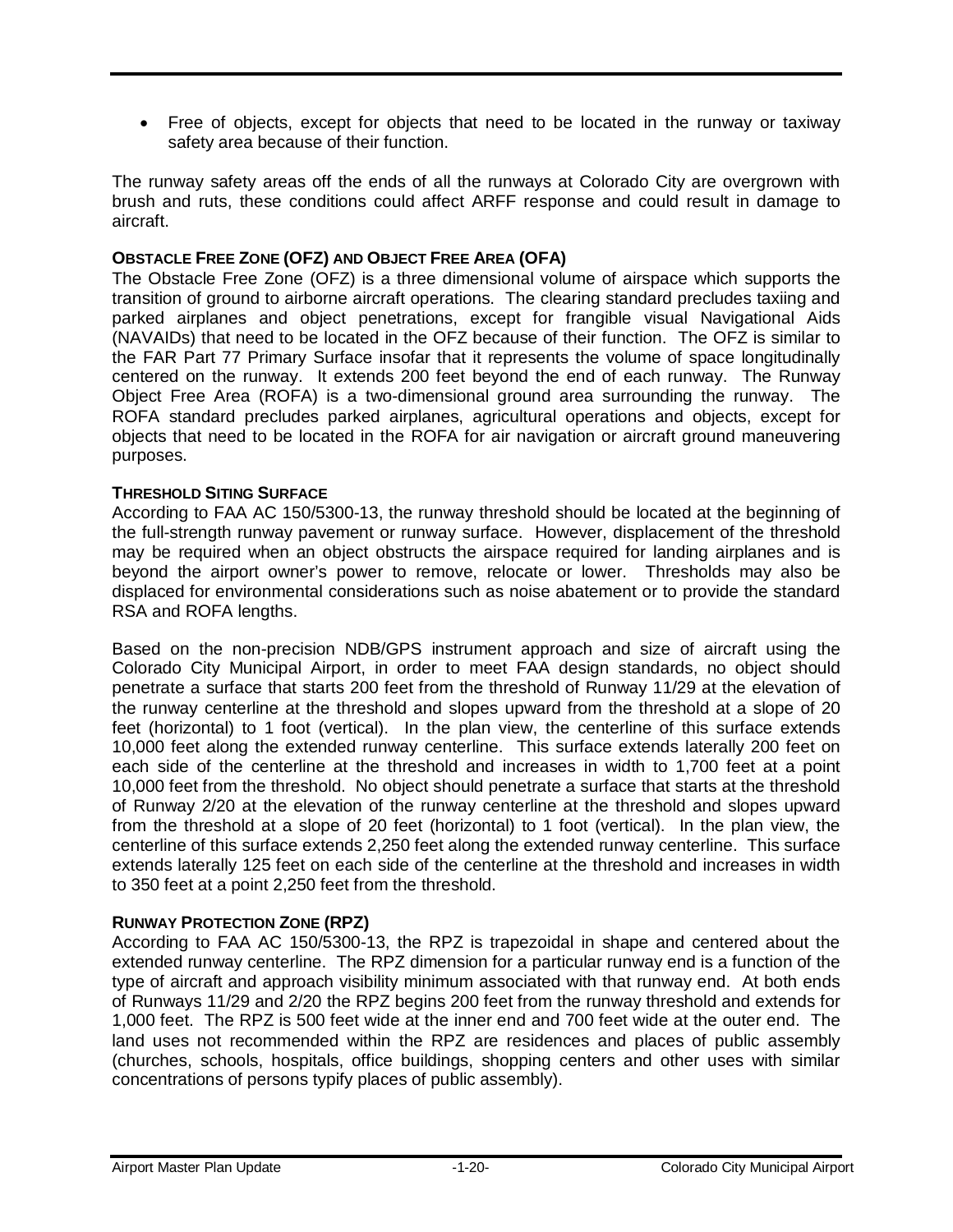| <b>TABLE 1-10 DESIGN STANDARDS</b>                                                                                                                                                                                                                                                                                                                                                           |                      |                                  |
|----------------------------------------------------------------------------------------------------------------------------------------------------------------------------------------------------------------------------------------------------------------------------------------------------------------------------------------------------------------------------------------------|----------------------|----------------------------------|
|                                                                                                                                                                                                                                                                                                                                                                                              | RW 11/29             | RW 2/20                          |
| Description                                                                                                                                                                                                                                                                                                                                                                                  | B-II                 | B-l                              |
| RW Centerline to parallel TW centerline                                                                                                                                                                                                                                                                                                                                                      | 240'                 | 225'                             |
| RW Centerline to aircraft parking apron                                                                                                                                                                                                                                                                                                                                                      | 250'                 | 200'                             |
| <b>RW Width</b>                                                                                                                                                                                                                                                                                                                                                                              | 75'                  | 60'                              |
| RW Safety Area width                                                                                                                                                                                                                                                                                                                                                                         | 150'                 | 120'                             |
| RW Safety Area length beyond Rwy end                                                                                                                                                                                                                                                                                                                                                         | 300'                 | 240'                             |
| RW Object Free Area width                                                                                                                                                                                                                                                                                                                                                                    | 500                  | 400'                             |
| RW Object Free Area beyond Rwy end                                                                                                                                                                                                                                                                                                                                                           | 300'                 | 240'                             |
| RW Obstacle Free Zone width                                                                                                                                                                                                                                                                                                                                                                  | 400'                 | 400'                             |
| RW Obstacle Free Zone length beyond Rwy end                                                                                                                                                                                                                                                                                                                                                  | 200'                 | 200'                             |
| <b>RW Protection Zone</b>                                                                                                                                                                                                                                                                                                                                                                    | 1,000' x 500' x 700' | $1,000' \times 500' \times 700'$ |
| <b>TW Width</b>                                                                                                                                                                                                                                                                                                                                                                              | 35'                  | 25'                              |
| TW Safety Area width                                                                                                                                                                                                                                                                                                                                                                         | 79'                  | 49'                              |
| TW Object Free Area width                                                                                                                                                                                                                                                                                                                                                                    | 131'                 | 89'                              |
| RW Centerline to aircraft hold lines                                                                                                                                                                                                                                                                                                                                                         | 200'                 | <b>200</b>                       |
| $\Gamma$ ( ( $\Lambda$ ) $\Lambda$ = $\Lambda$ = $\Lambda$ $\Lambda$ = $\Lambda$ = $\Lambda$ = $\Lambda$ = $\Lambda$ = $\Lambda$ = $\Lambda$ = $\Lambda$ = $\Lambda$ = $\Lambda$ = $\Lambda$ = $\Lambda$ = $\Lambda$ = $\Lambda$ = $\Lambda$ = $\Lambda$ = $\Lambda$ = $\Lambda$ = $\Lambda$ = $\Lambda$ = $\Lambda$ = $\Lambda$ = $\Lambda$ = $\Lambda$ = $\Lambda$ = $\Lambda$ = $\Lambda$ |                      |                                  |

FAA ADVISORY CIRCULAR 150/5300-13 CHANGE 12

# **AIRSPACE CHARACTERISTICS**

The National Airspace System consists of various classifications of airspace that are regulated by the FAA. Airspace is either controlled or uncontrolled. Pilots flying in controlled airspace are subject to Air Traffic Control (ATC) and must follow either Visual Flight Rule (VFR) or Instrument Flight Rule (IFR) requirements. These requirements include combinations of operating rules, aircraft equipment and pilot certification and vary depending on the Class of airspace and are described in Federal Aviation Regulations (FAR) Part 71, Designation of Class A, Class B, Class C, Class D and Class E Airspace Areas; Airways; Routes*;* and Reporting Points and FAR Part 91, General Operating and Flight Rules. Figure 1-13 below shows the different airspace classes and gives a graphical representation of them.

General definitions of the Classes of airspace are provided below:

- **Class A Airspace**: Airspace from 18,000 feet Mean Sea Level (MSL) up to and including Flight Level (FL) 600.
- **Class B Airspace**: Airspace from the surface to 10,000 feet MSL surrounding the nation's busiest airports in terms of IFR operations or passenger enplanements.
- **Class C Airspace**: Generally, airspace from the surface to 4,000 feet above the airport elevation (charted in MSL) surrounding those airports that have an operational control tower, are serviced by radar approach control and that have a certain number of IFR operations or passenger enplanements. The airspace usually consists of a 5 nautical mile (nm) radius core surface area that extends from the surface up to 1,200 feet above the airport elevation and a 10 nm radius shelf area that extends from 1,200 feet up to 4,000 feet above the airport elevation.
- **Class D Airspace**: Airspace from the surface up to 2,500 feet above the airport elevation (charted in MSL) surrounding those airports with an operational control tower.
- **Class E Airspace**: Generally, controlled airspace that is not Class A, Class B, Class C or Class D.
- **Class G Airspace**: Generally, uncontrolled airspace that is not designated Class A, Class B, Class C, Class D or Class E.
- **Victor Airways:** These airways are low altitude flight paths between ground based VHF Omnidirectional Receivers (VORs).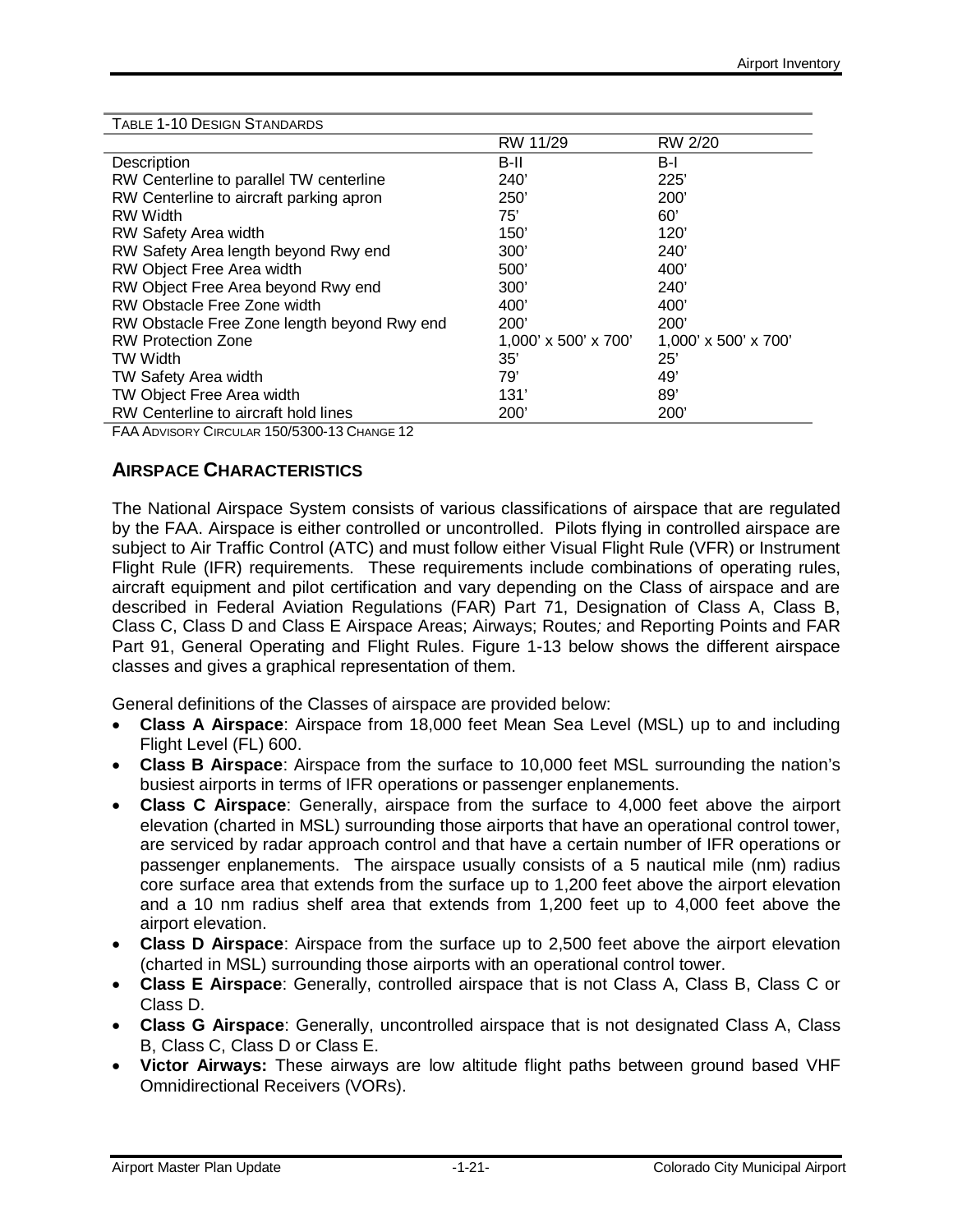

Figure 1-14 provides a graphical depiction of the airspace surrounding the Colorado City Municipal Airport. The airport is situated under Class E airspace starting at 700 feet above the surface. Between the surface and 700 feet, the airspace is considered Class G.

The traffic patterns to the Colorado City Municipal Airport are standard left hand traffic to all runways except Runway 11. Pilots must make right hand turns when approaching to land on Runway 11. There are no noise abatement procedures currently in place at the airport. The Colorado City Municipal Airport is also located in the vicinity of some noise sensitive national parks and wilderness areas. The Cottonwood Point Wilderness area is located approximately 3 nautical miles northeast, the Zion National Park is approximately 11 nautical miles north and the Kanab Creek Wilderness Area is approximately 30 nautical miles southeast. Airspace and land use planning are further discussed in Chapter 3.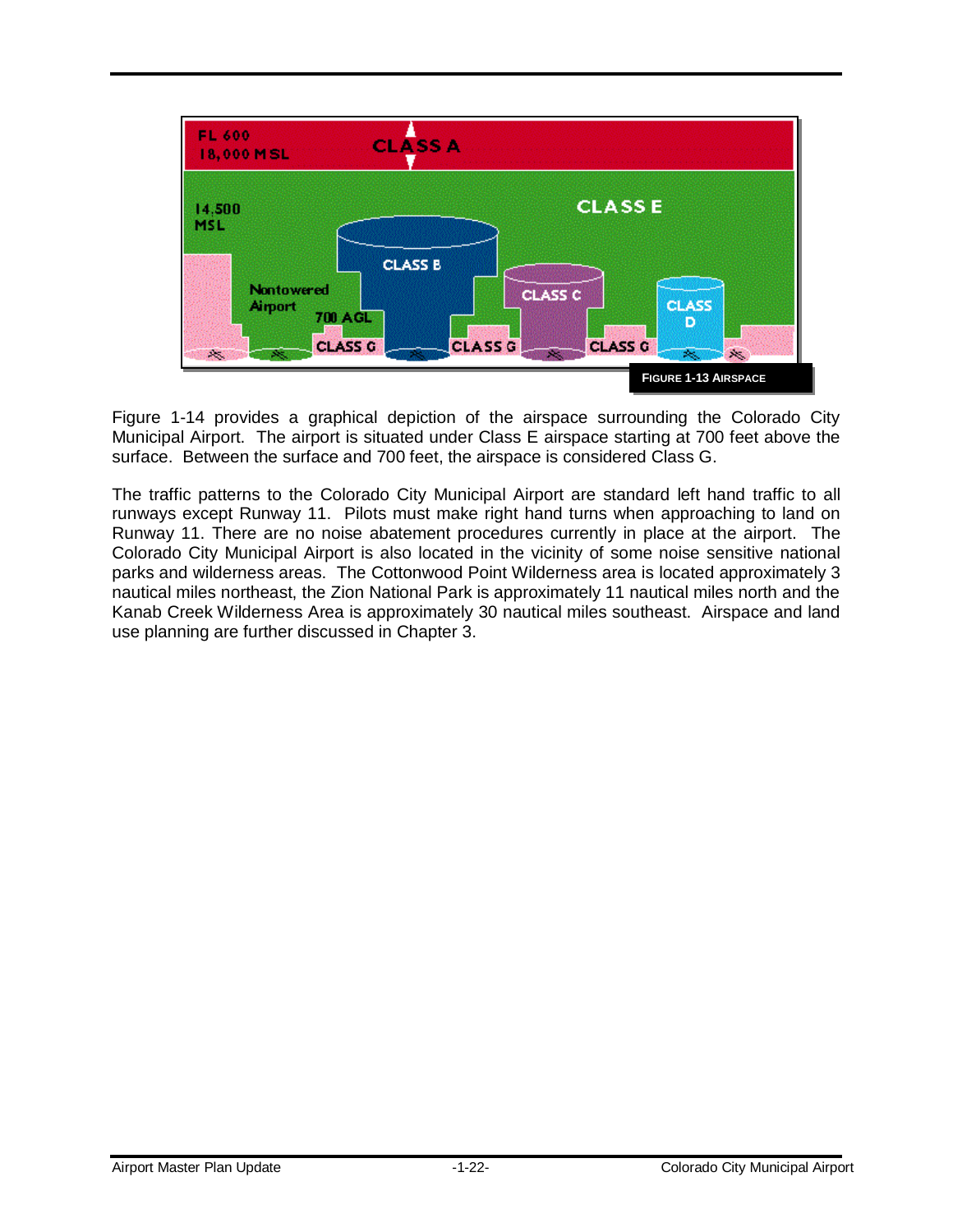

*SOURCE: 2007 LAS VEGAS SECTIONAL*

#### **AIRSPACE JURISDICTION**

Colorado City is located within the jurisdiction of the Los Angeles Air Route Control Center (ARTCC) and the Prescott Flight Service Station (FSS). The altitude of radar coverage by the Los Angeles ARTCC may vary as a result of the FAA navigational/radar facilities in operation, weather conditions and surrounding terrain. The Prescott FSS provides additional weather data and other pertinent information to pilots on the ground and enroute.

#### **AIRSPACE RESTRICTIONS**

The Colorado City Municipal Airport is located north of a low-level military training route (MTRs) (see Figure 1-14). There are no Military Operation Areas (MOAs) located in the vicinity of the Colorado City Municipal Airport. MOAs and MTRs are established for the purpose of separating certain military training activities, which routinely necessitate acrobatic or abrupt flight maneuvers, from Instrument Flight Rules (IFR) traffic. IFR traffic can be cleared through an active MOA if IFR separation can be provided by Air Traffic Control (ATC), otherwise ATC will reroute or restrict the IFR traffic.

The Colorado City Municipal Airport is located approximately 56 nautical miles southeast of the Desert Military Operations Area (MOA) which is in use sunrise to sunset Monday through Saturday. The controlling agency is Los Angeles Center. The altitude of use of the Desert MOA is 100 feet AGL up to but not including flight level 180 (18,000) feet Mean Sea Level (MSL).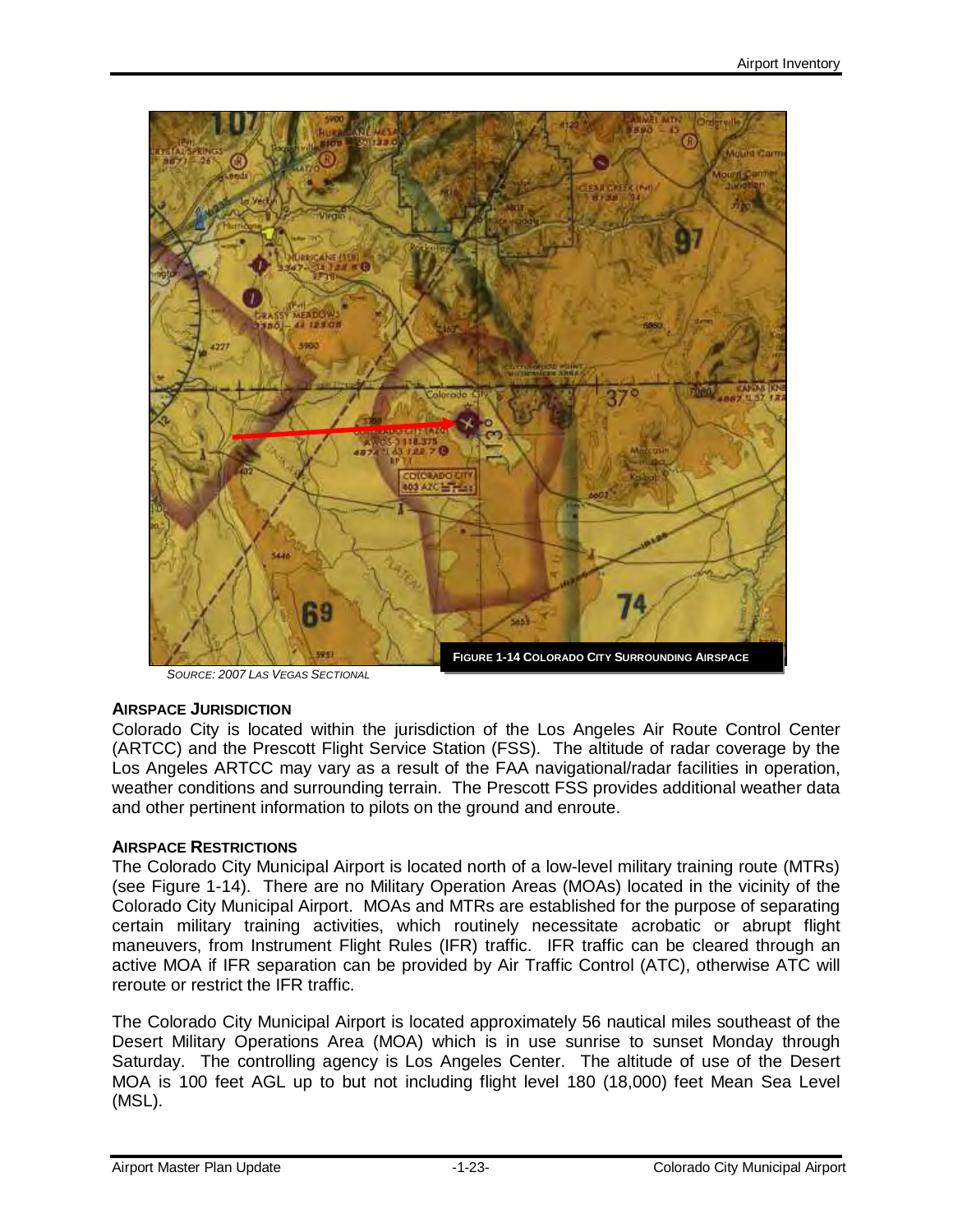In addition to the MOAs, a Military Training Route (MTR) exists in the vicinity of Colorado City. The MTR program is a joint venture by the FAA and the Department of Defense (DOD). MTRs are mutually developed for use by the military to conduct low-altitude, high-speed training. Military Training Route IR-266 is located approximately 13 nautical miles southeast of Colorado City Municipal Airport. Increased vigilance is recommended for pilots operating in the vicinity of these training routes.

# **METEOROLOGICAL CONDITIONS**

Meteorological conditions have a direct impact on the operational characteristics of an airport. These conditions determine the regulations under which operations may be conducted, the frequency of use for each operational configuration and the instrumentation required to assist aircraft in landing and departing.

#### **LOCAL CLIMATOLOGICAL DATA**

Colorado City is located in northern Mohave County in an area that receives approximately 8 to 12 inches of precipitation annually. Average annual snowfall for the Colorado City Area is 17.2 inches. The average maximum temperature of the hottest month, July, is 92.8 degrees Fahrenheit, while the average minimum temperature of the coldest month, January, is 23.6 degrees Fahrenheit. The annual average maximum temperature is 69.5 degrees Fahrenheit and the annual average minimum temperature is 41.1 degrees Fahrenheit.



#### **CEILING AND VISIBILITY CONDITIONS**

Ceiling and visibility conditions are important considerations since the occurrence of low ceiling and/or poor visibility conditions limit the use of the airport to instrument approach and departure operations until conditions change. Under poor visibility conditions or Instrument Meteorological Conditions (IMC), the pilot must operate under Instrument Flight Rules (IFR), rather than Visual Flight Rules (VFR). Under IFR, the pilot maneuvers the aircraft through sole reference to instruments in the aircraft and navigational aids on the ground. The airport must be closed for use when conditions are worse than the published IFR minimums for that airport. When flight conditions are visual or Visual Meteorological Conditions (VMC), the pilot can maneuver the aircraft by reference to the horizon and objects on the ground.

The Colorado City Municipal Airport currently has a circle to land non-precision NDB/GPS instrument approach. The minimums for the circling approach are 829 foot ceilings and 1-mile visibility.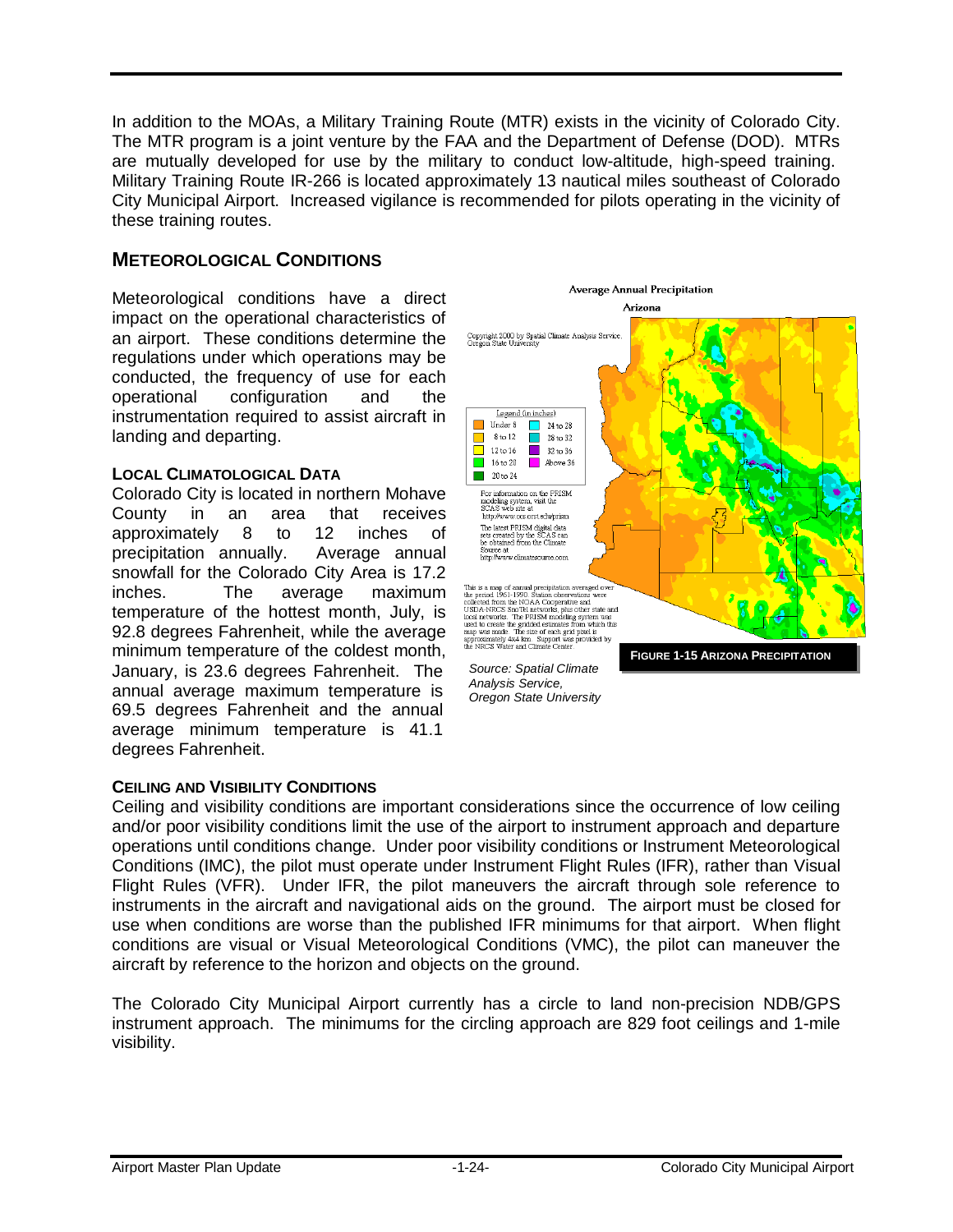#### **RUNWAY WIND COVERAGE**

Wind direction and speed determine the desired alignment and configuration of the runway system. Aircraft land and takeoff into the wind and therefore can tolerate only limited crosswind

| components (the percentage of        |  |  |       |
|--------------------------------------|--|--|-------|
| wind perpendicular to the runway     |  |  |       |
| centerline). The ability to land and |  |  |       |
| takeoff in crosswind conditions      |  |  |       |
| varies according to                  |  |  | pilot |
| proficiency and aircraft type.       |  |  |       |

| TABLE 1-11 CROSSWIND COMPONENT |                                   |  |  |  |
|--------------------------------|-----------------------------------|--|--|--|
| Allowable Crosswind in Knots   | Airport Reference Code            |  |  |  |
| $10.5$ knots                   | $A-I & B-I$                       |  |  |  |
| 13 knots                       | $A-II & B-II$                     |  |  |  |
| 16 knots                       | A-III, B-III, & C-I through D-III |  |  |  |
| 20 knots                       | A-IV through D-VI                 |  |  |  |

FAA Advisory Circular 150/5300-13, Airport Design, recommends that a runway should yield 95 percent wind coverage under stipulated crosswind components. If one runway does not meet this 95 percent coverage, then construction of an additional runway may be advisable. The crosswind component of wind direction and velocity is the resultant vector, which acts at a right angle to the runway. It is equal to the wind velocity multiplied by the trigonometric sine of the angle between the wind direction and the runway direction. The allowable crosswind component for each Airport Reference Code is shown in Table 1-11.

A wind rose was developed for the Colorado City Municipal Airport using hourly observations from the Colorado City wind monitoring station at the Colorado City sewage lagoon from February 1981 to December 1981. This wind rose is shown in Figure 1-16 and indicates combined 10.5-knot crosswind coverage of 97.7 percent and combined 13-knot crosswind coverage of 99.19 percent. Table 1-12 shows the crosswind coverage for each runway at 10.5 and 13 knots. The AWOS is currently not connected to the National Airspace Data Interchange Network (NADIN). Information from the AWOS is only available through the phone and radio.

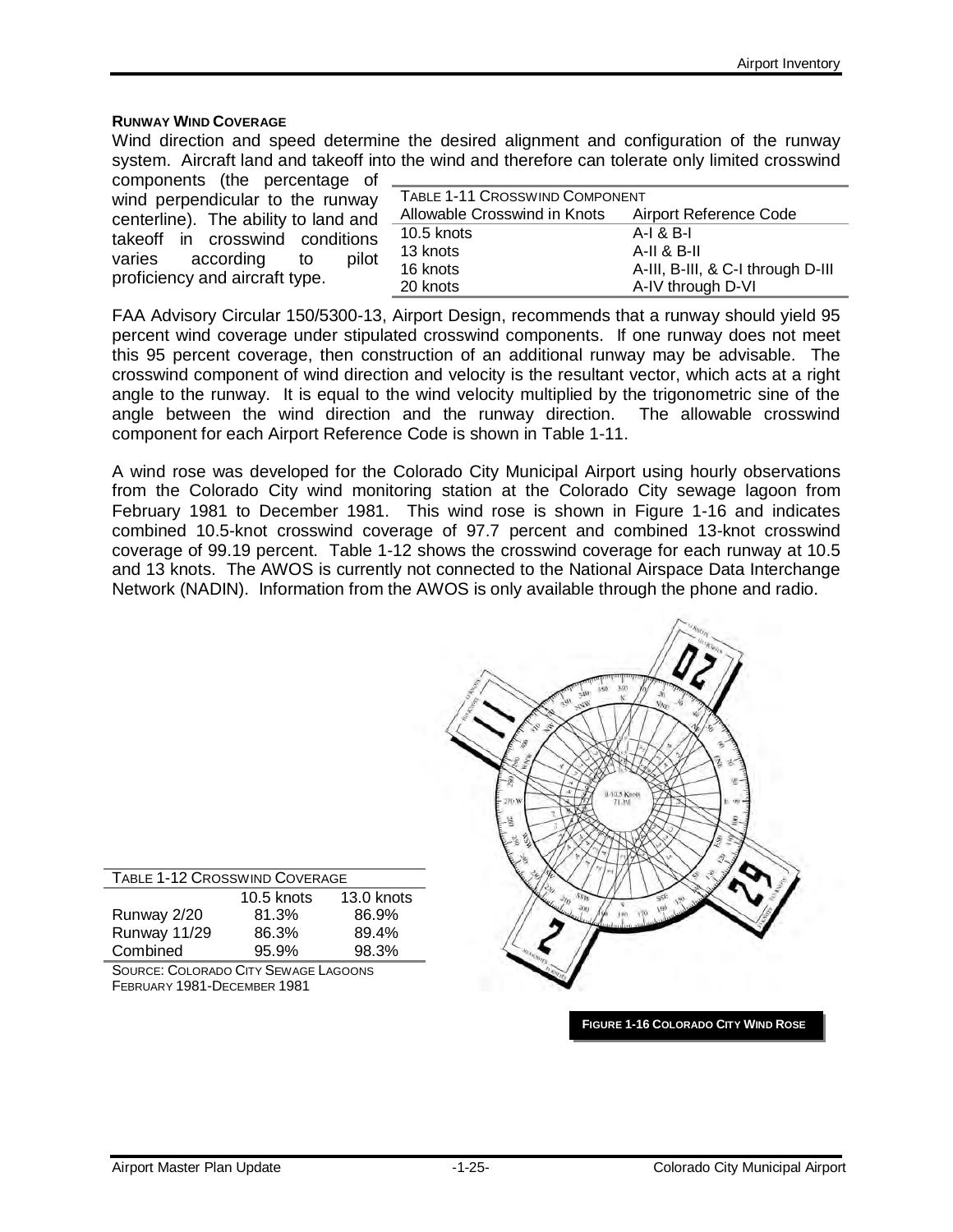# **ENVIRONMENTAL INVENTORY**

#### **INTRODUCTION**

The purpose of the environmental inventory is to identify key environmental resources that maybe affected by potential airport development. The data compiled in this section will be used later in this study in evaluating potential airport development alternatives and to identify environmental related permits that may be required for recommended development projects.

#### **AIR QUALITY**

Air quality attainment maps were obtained from the August 2007 EPA map of nonattainment areas. The project is located within an attainment area (See Figure 1-17). An attainment area is a zone within which the level of a pollutant is considered to meet National Ambient Air Quality Standards.



# **LAND USE COMPATIBILITY**

The existing airport is located on approximately 204 acres of land. There are currently no significant environmental impacts at the airport. The surrounding land uses are considered compatible with the airport.

# **DEPARTMENT OF TRANSPORTATION ACT**

There are currently no public parks, recreation areas or wildlife and waterfowl refuge of National, State or Local significance surrounding the airport. The nearest wilderness area is the